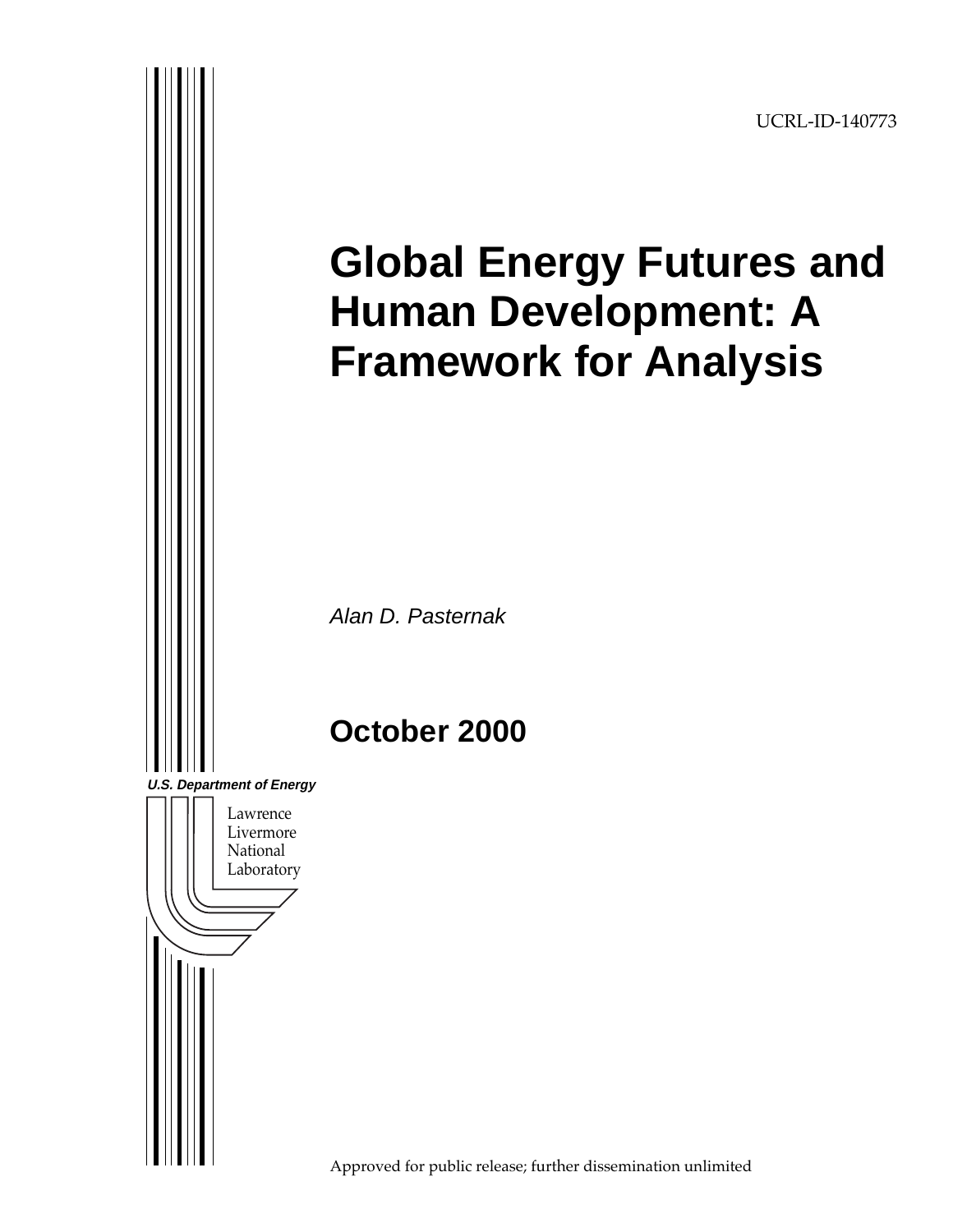#### **DISCLAIMER**

This document was prepared as an account of work sponsored by an agency of the United States Government. Neither the United States Government nor the University of California nor any of their employees, makes any warranty, express or implied, or assumes any legal liability or responsibility for the accuracy, completeness, or usefulness of any information, apparatus, product, or process disclosed, or represents that its use would not infringe privately owned rights. Reference herein to any specific commercial product, process, or service by trade name, trademark, manufacturer, or otherwise, does not necessarily constitute or imply its endorsement, recommendation, or favoring by the United States Government or the University of California. The views and opinions of authors expressed herein do not necessarily state or reflect those of the United States Government or the University of California, and shall not be used for advertising or product endorsement purposes.

This work was performed under the auspices of the U. S. Department of Energy by the University of California, Lawrence Livermore National Laboratory under Contract No. W-7405-Eng-48.

> This report has been reproduced directly from the best available copy.

Available to DOE and DOE contractors from the Office of Scientific and Technical Information P.O. Box 62, Oak Ridge, TN 37831 Prices available from (423) 576-8401 http://apollo.osti.gov/bridge/

Available to the public from the National Technical Information Service U.S. Department of Commerce 5285 Port Royal Rd., Springfield, VA 22161 http://www.ntis.gov/

OR

Lawrence Livermore National Laboratory Technical Information Department's Digital Library http://www.llnl.gov/tid/Library.html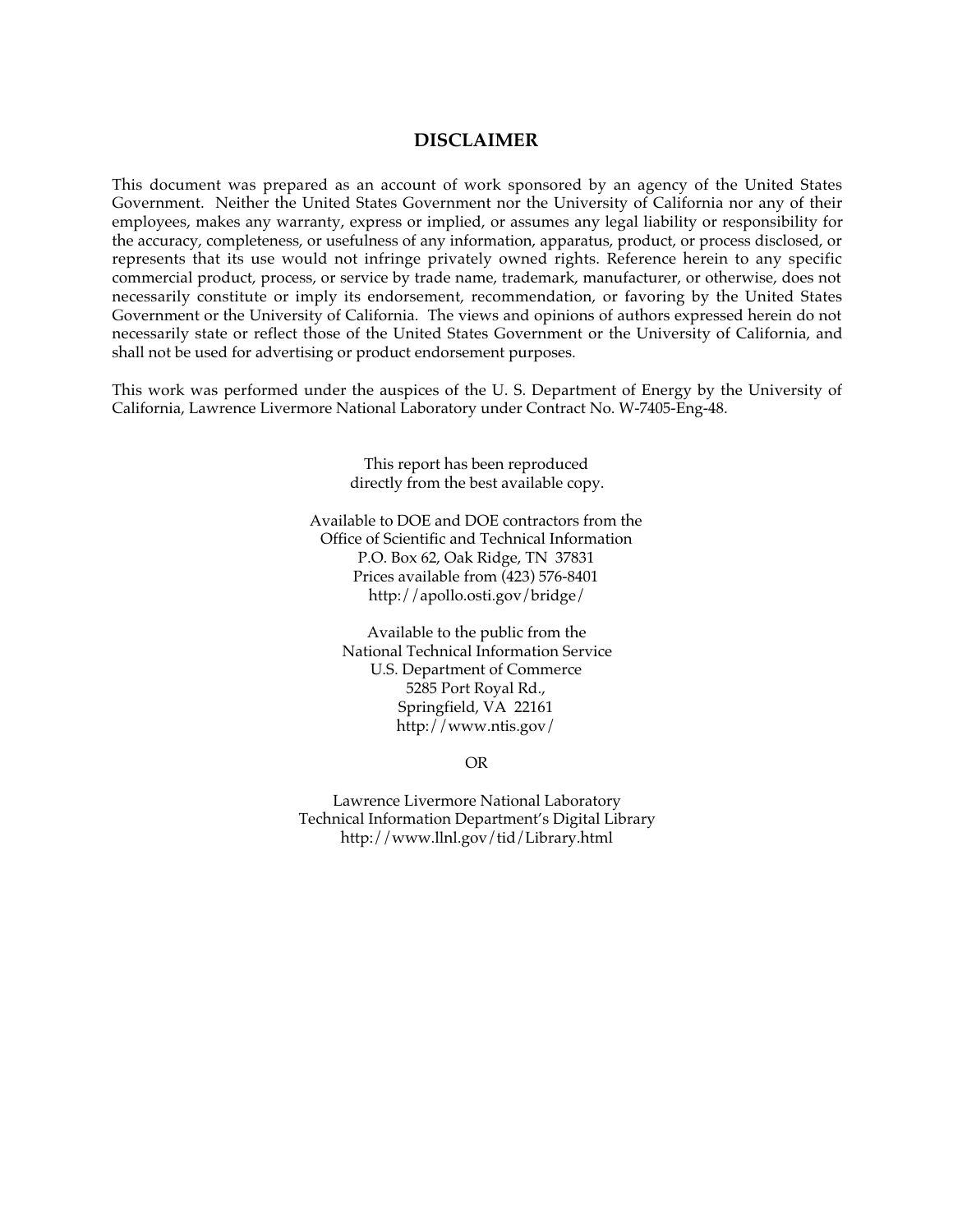## **GLOBAL ENERGY FUTURES AND HUMAN DEVELOPMENT: A FRAMEWORK FOR ANALYSIS**

By

Alan D. Pasternak Lawrence Livermore National Laboratory

The world is very different now. For man holds in his mortal hands the power to abolish all forms of human poverty and all forms of human life.

To those people in the huts and villages of half the globe, struggling to break the bonds of mass misery, we pledge our best efforts to help them help themselves.

-- President John F. Kennedy, Inaugural Address. January 20, 1961

…we will be forced increasingly to define security more broadly…

And we must advance a larger agenda to fight the poverty that breeds conflict and war.

Until we confront the iron link between deprivation, disease, and war, we will never be able to create the peace that the founders of the United Nations dreamed of.

-- President William J. Clinton, Remarks to the United Nations Security Council September 7, 2000

## ABSTRACT

This paper explores the relationship between measures of human well-being and consumption of energy and electricity. A correlation is shown between the United Nations' Human Development Index (HDI) and annual per-capita electricity consumption for 60 populous countries comprising 90% of the world's population. In this correlation, HDI reaches a maximum value when electricity consumption is about 4,000 kWh per person per year, well below consumption levels for most developed countries but also well above the level for developing countries. The correlation with electricity use is better than with total primary energy use. Global electricity consumption associated with a "Human Development Scenario" is estimated by adding to U.S. Department of Energy projections for the year 2020 increments of additional electricity consumption sufficient to reach 4,000 kWh per capita on a country-by-country basis. A roughly constant ratio of primary energy consumption to electric energy consumption is observed for countries with high levels of electricity use, and this ratio is used to estimate global primary energy consumption in the Human Development Scenario. The Human Development Scenario implies significantly greater global consumption of electricity and primary energy than do projections for 2020 by the DOE and others.

## **Introduction: Energy, Human Development, and Conflict**

The relationships among energy consumption, economic growth, standard of living, and the potential for conflict have attracted the attention of a number of researchers.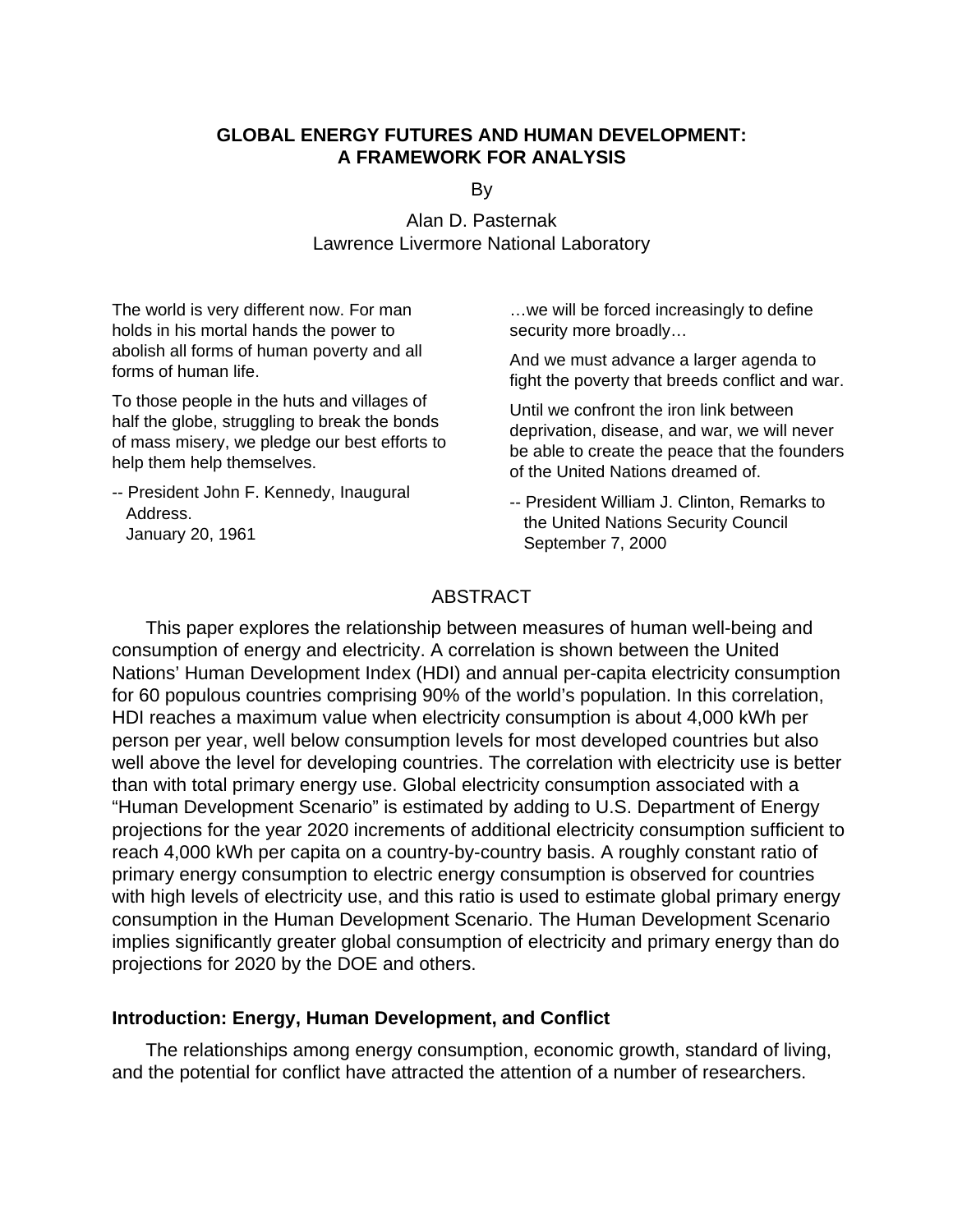Writing in the January/February 2000 issue of Foreign Affairs, Richard Rhodes and Denis Beller<sup>1</sup> cite, as a national security issue, the need for increased energy production in the developing countries to enable their populations to escape from human misery and minimize the potential for violence. "Development depends on energy, and the alternative to development is suffering: poverty, disease, and death. Such conditions create instability and the potential for widespread violence. National security therefore requires developed nations to help increase energy production in their more populous developing counterparts."

Jose Goldemberg,<sup>2</sup> writing in Science in 1995, observes that, in 1993, 75% of the world's population, living in the less developed countries (LDCs), used only about 30% of the world's commercial energy. Conversely, the 25% of the population that live in industrialized countries accounted for 70% of global energy consumption. But Goldemberg projects that by about 2010 energy consumption in the LDCs will surpass that in the industrialized countries because of high population and economic growth in the LDCs. "For developing countries, development means satisfying the basic human needs of the population, including access to jobs, food, health services, education, housing, running water, and sewage treatment. The lack of access of the majority of the people to such services provides fertile ground for political unrest, revolution, and the hopelessness and despair that lead to emigration to industrialized countries in the search for a better future."

Goldemberg cites quantitative measures of human well-being, some of which will be of interest here. "Despite the enormous progress that has been made around the world in all areas during the past few decades, the fact still remains that in poor developing countries, life expectancy is 30% shorter, infant mortality reaches numbers above 60 deaths per 1000 live births (compared with less than 20 in industrialized countries), illiteracy is higher than 40%, the total fertility rate increases dramatically to five or six children as compared with two in industrialized countries (which is just enough to keep the population in equilibrium), there is a high degree of pollution due to lack of sanitation, and more than 2 billion people lack access to electricity."

Over a quarter of a century ago, also in Science, Roger Revelle<sup>3</sup> described the historical contribution of energy in shaping the human condition. "All ancient civilizations, no matter how enlightened or creative, rested on slavery and on grinding human labor, because human and animal muscle power were the principal forms of energy available for mechanical work. The discovery of ways to use less expensive sources of energy than human muscles made it possible for men to be free."

Chauncey Starr et al.<sup>4</sup> have pointed to anticipated large increases by 2060 in the use of primary energy (by a factor of 2.4) and electricity (by a factor of 4.7) even with full conservation, driven by high population and economic growth rates in developing countries.

There is, of course, the reverse aspect of the energy-development-conflict relationship. Care must be taken with energy development, as with all development, to maintain environmental sustainability. The roots of conflict may also be found in scarcity that results from environmental degradation. Thomas Homer-Dixon<sup>5</sup> counts rising energy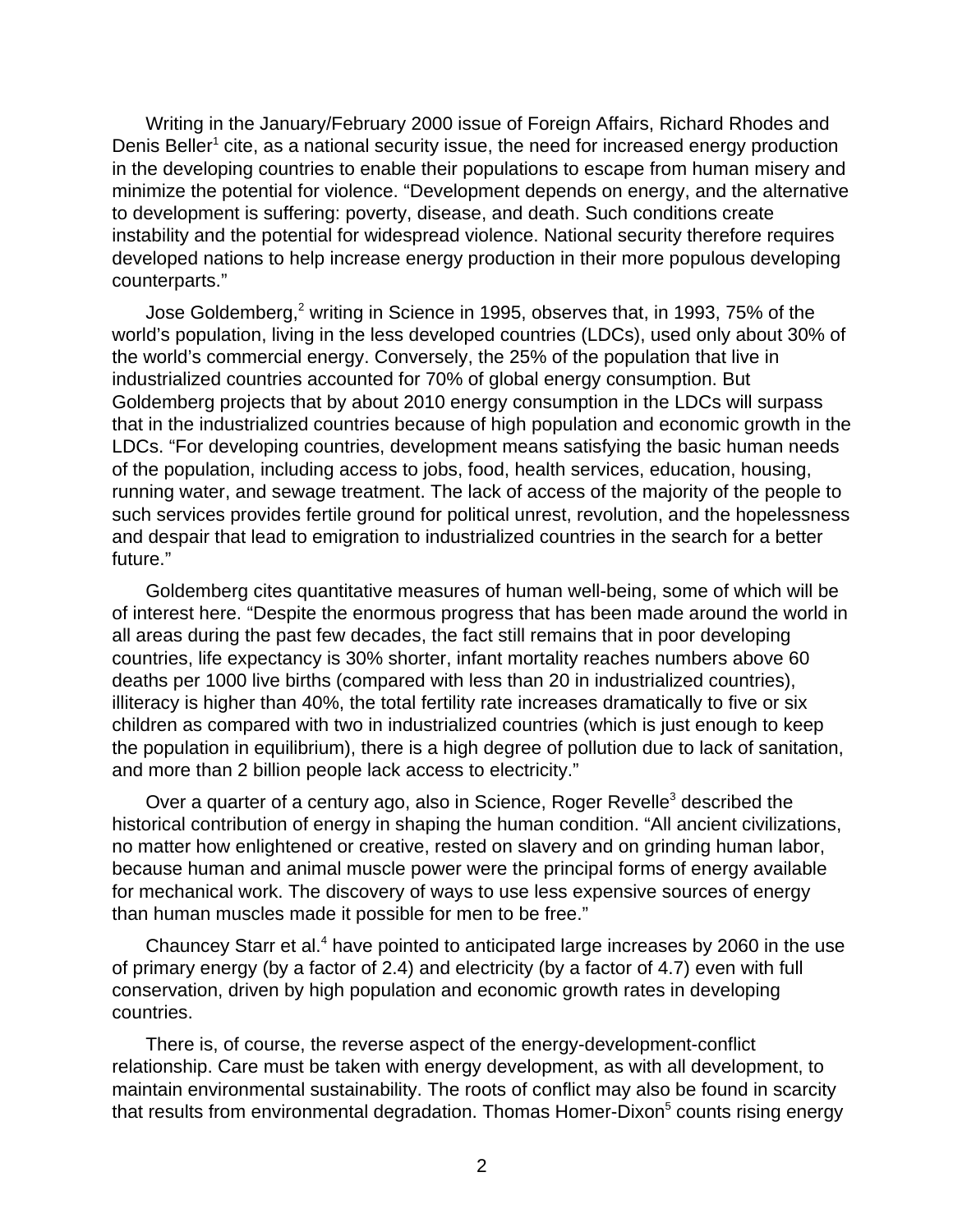consumption and global warming as two of nine observable physical trends in the global human-ecological system.<sup>∗</sup>

The main purposes of this paper are, first, to describe quantitatively, or at least semiquantitatively, the relationship between energy use and measures of human development, and second, to use this relationship to estimate future global energy consumption levels associated with high human development criteria. In other words, we want to define a "Human Development Energy Scenario" and estimate the associated global energy consumption. The standard-of-living criteria which are of interest here include some of those cited by Goldemberg, such as longevity and literacy, rather than those directly associated with energy use, such as vehicle miles traveled or building climate-conditioning degree-days.

M.S. Alam et al.<sup>6</sup> correlated quality-of-life data with per-capita electrical energy use for 112 countries and developed mathematical formulae to describe these correlations for life expectancy, literacy, and infant mortality. Their data for electricity are taken from a 1976 United Nations report that compiled data through 1974. In this work, we find that electrical energy consumption is more significant than total primary energy consumption. Here we use more recent data (1997) and attempt to extend the analysis to project global electric energy consumption for 2020 associated with a high human development index as defined by the United Nations. For countries with relatively high levels of per-capita electricity consumption, we observe that the ratio of total primary energy use to electric energy use is roughly constant. We will use a conservative value for this ratio to project global total primary energy use in 2020 as well.

## **The United Nations' Human Development Index**

1

Since 1990, the United Nations has compiled and published annually statistics on indices of human development and the environment ("human development indicators") including population and demographic trends; life expectancy, nutrition, and health; income and poverty; energy use; education; mortality rates; access to safe water and sanitation; carbon dioxide emissions; etc. The 1999 report includes data for 174 countries.7

The UN reports also include a calculated "Human Development Index" for each country. This index combines data for standard of living, represented by a discounted value of gross domestic product (GDP) per-capita); longevity; and educational attainment.<sup>†</sup> The reports explain in detail how the index is computed. The HDI represents a combination of several indices, not just one, and is therefore a useful measure of

<sup>∗</sup> The others, according to Homer-Dixon, are human population growth, stratospheric ozone depletion, rising cropland scarcity, tropical deforestation, rising scarcity of freshwater, decline of fish stocks, and loss of biodiversity.

<sup>†</sup> The Human Development Index (HDI): "The HDI is based on three indicators: longevity, as measured by life expectancy at birth; educational attainment, as measured by a combination of adult literacy (two-thirds weight) and the combined gross primary, secondary and tertiary enrolment ratio (one-third weight); and standard of living, as measured by real GDP per capita (PPP\$)."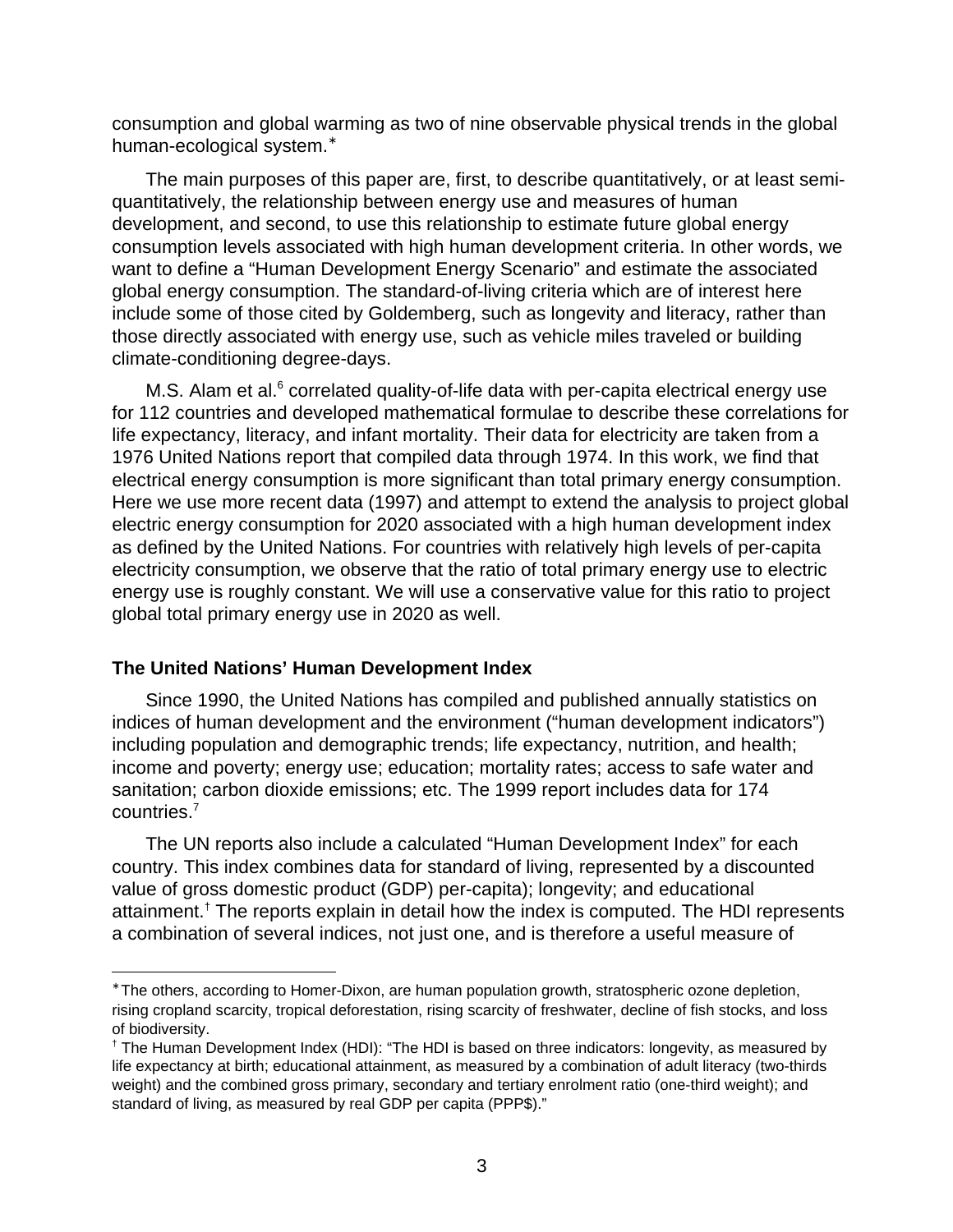"human development." It has the additional advantage that two-thirds of the index weight represents attributes that are not directly economic (and, as shown in Appendix B, the index can be easily modified to remove the GDP component that accounts for the remaining one-third). Nor are these attributes associated directly with energy use, as are vehicle miles traveled and space conditioning. The table in Appendix A presents ranges of values and average values for each of the four human development indicators that make up the HDI in high, medium, and low human development categories as classified by the UN. For example, the average life expectancy in countries with an HDI of 0.8 or greater is 77.0 years (range 71.7–80.0), with an HDI of 0.5–0.8 it is 66.6 years (range (44.1–75.7), and with an HDI below 0.5 it is 50.6 years (range 37.2–60.7).

## **The Global Study Sample**

To simplify calculations while retaining global significance, a sample of 60 populous nations has been selected for analysis. These are the 60 most populous countries in the world, not including Taiwan, Afghanistan, and North Korea, for which the UN does not report human development indicators or indices. This 60-nation sample, totaling 5.7 billion people, accounted for about 90% of the world's population, primary energy consumption, and electricity consumption in 1997. In the year 2020, these 60 nations are projected to account for 90% of the world's population and 90% of the world's electricity consumption. Estimates of electricity consumption are based on the U.S. Department of Energy's Reference Case projection, $^8$  and population projections are taken from the U.S. Census Bureau's International Data Base (IDB).9

## **The Human Development Index and Its Relation to Electricity Consumption: An Electricity Threshold for Maximum HDI**

The United Nations' Human Development Index is plotted against annual per-capita electricity consumption for 60 countries in Figure 1. These data are for 1997. Significantly, there is a threshold at about 4,000 kWh per capita, corresponding to an HDI of 0.9 or greater, in the relationship between HDI and electricity consumption. Although four countries with consumption levels somewhat above 4,000 kWh per capita have an HDI below 0.9,<sup>\*</sup> no country with annual electricity consumption below 4,000 kWh per person has an HDI of 0.9 or greater. Above 5,000 kWh per capita, no country has an HDI below 0.9. Furthermore, as electricity consumption increases above 4,000 kWh, no significant increase in HDI is observed. (Electricity consumption above 4,000 kWh per person per year is associated with increasing GDP per capita. However, because the calculation of the UN's Human Development Index discounts high levels of GDP, increases in HDI beyond the 4,000 kWh level are small.) At the low end of the electricityuse scale, of 27 countries with an HDI below 0.7, the annual per-capita electricity use in 24 is less than 1,000 kWh. Of 20 countries with an HDI below 0.6, annual per-capita electricity use is less than 1,000 kWh in 19.

 $\overline{a}$ 

<sup>∗</sup> South Korea, Russia, Saudi Arabia, and South Africa.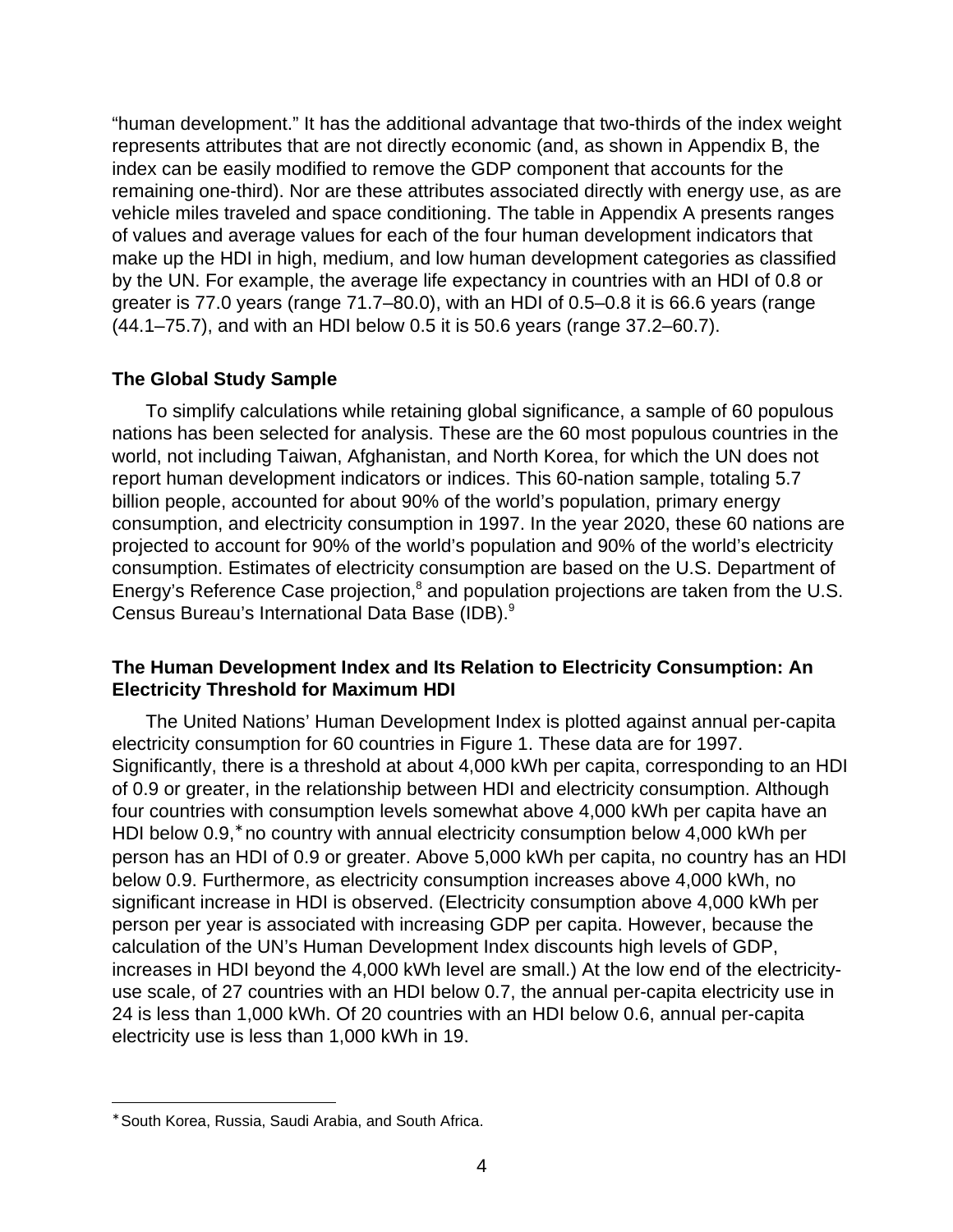

**Figure 1. The United Nations' Human Development Index and electricity use. 60 Countries, 1997.** Sources: Human Development Report 1999, United Nations Development Programme, Table 1; International Net Electricity Consumption Information, Energy Information Administration, U.S. Department of Energy, <http://www.eia.doe.gov/pub/international/iealf/table62.xls>; International Data Base, U.S. Bureau of the Census, <http://www.census.gov/ipc/www/idprint.html>.

Data for 1980 show an HDI plateau somewhat less than 0.9 but an electricity threshold also at about 4,000 kWh per capita.<sup>10</sup> (See Figure C-1 in Appendix C.)

For 1997, the population distribution for the Human Development Index and for electricity consumption are shown in Figures 2 and 3 for the global 60-country sample by plotting cumulative population at or below the indicated values of HDI (Fig. 2) and annual per- capita electricity consumption (Fig. 3). In Figures 2 and 3, populations are shown in percent. In Figure 4, cumulative populations are plotted in absolute numbers against electricity consumption, and the area to the left of the curve is proportional to total annual electricity use in kWh. The two large population gaps in Figures 2, 3, and 4 represent the populations of India (0.9 billion) and China (1.2 billion).

As shown in Figure 2, only 14.6% of the sample global population enjoyed an HDI of 0.9 or greater in 1997. Figure 3 shows that 18.4% of the sample global population used 4,000 kWh or more of electricity. As reflected in Figure 4, this population subset accounted for 69.4% of the electricity used in the 60-nation sample. (See also Table 1.) Conversely, 66.2% of the sample population used less than 1,000 kWh per person per year and accounted for only 15.6% of the electric energy used. (Figures 3, 4, and Table 1.)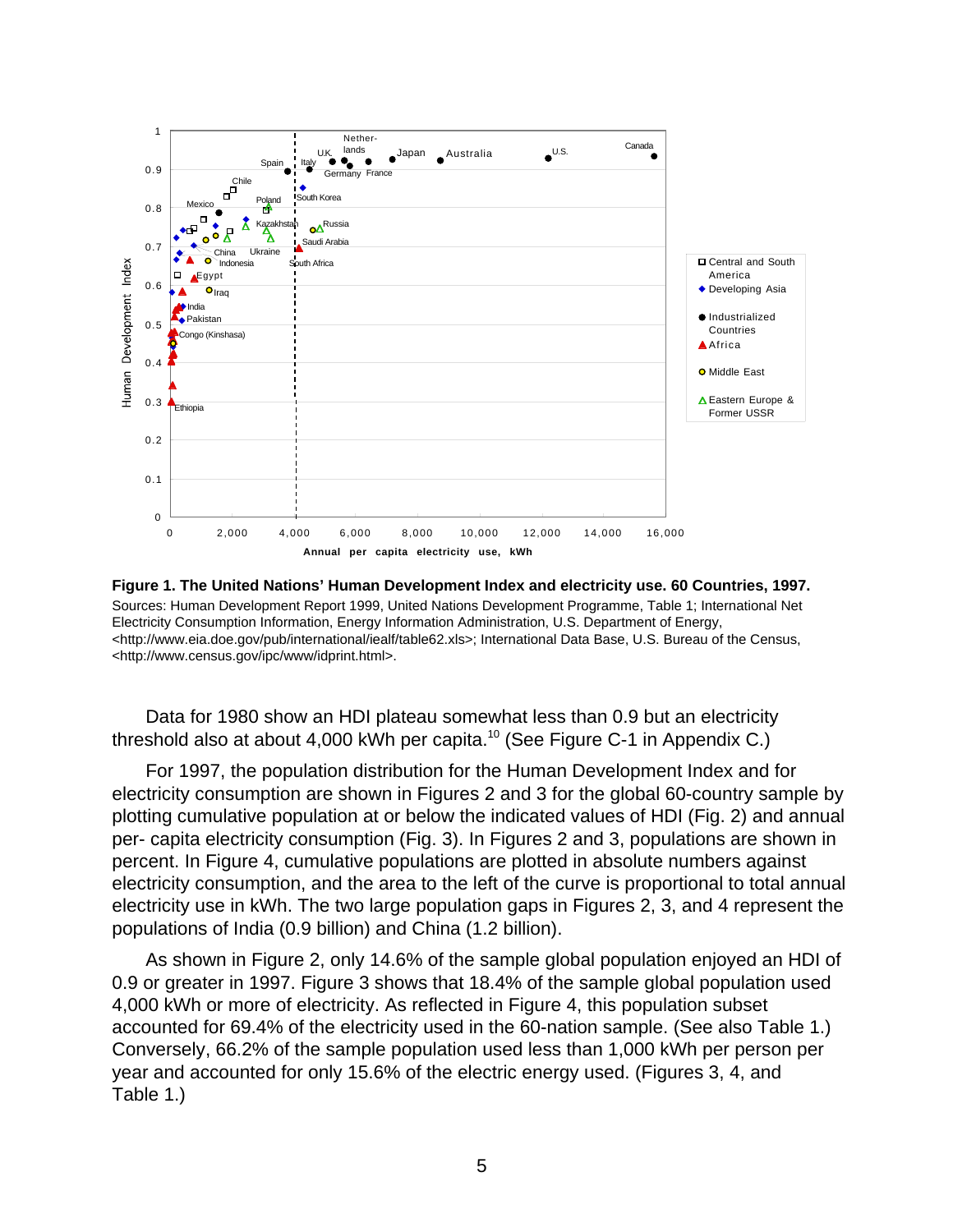

**Figure 2. Population distribution of the United Nations' Human Development Index. 60 Countries, 1997.**

Sources: Human Development Report 1999, United Nations Development Programme, Table 1; International Data Base, U.S. Bureau of the Census, <http://www.census.gov/ipc/www/idprint.html>.



**Figure 3. Population distribution of per capita electricity consumption. 60 Countries, 1997.**

Sources: International Net Electricity Consumption Information, Energy Information Administration, U.S. Department of Energy, <http://www.eia.doe.gov/pub/international/iealf/table62.xls>; International Data Base, U.S. Bureau of the Census, <http://www.census.gov/ipc/www/idprint.html>.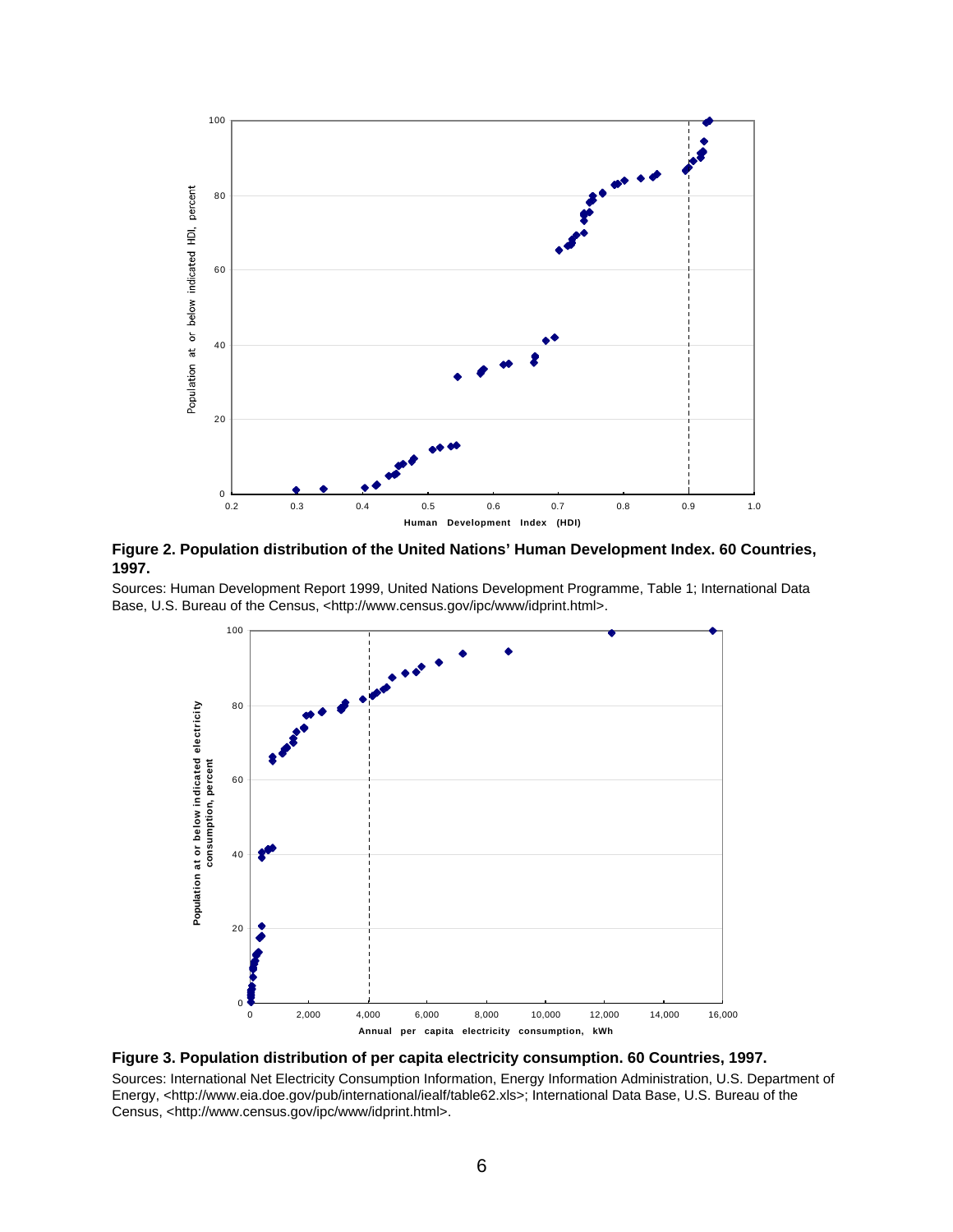

**Figure 4. Population distribution of per capita electricity consumption. 60 Countries, 1997.** Sources: International Net Electricity Consumption Information, Energy Information Administration, U.S. Department of Energy, <http://www.eia.doe.gov/pub/international/iealf/table62.xls>; International Data Base, U.S. Bureau of the Census, <http://www.census.gov/ipc/www/idprint.html>.

One might also correlate the Human Development Index with total primary energy use and per-capita Gross Domestic Product (GDP). As demonstrated in Appendix B, the correlation of HDI with electricity is somewhat better than with total primary energy and displays a sharper threshold. It is at least as good as the correlation with GDP when HDI is modified by removing its GDP component so that a function containing GDP is not plotted against GDP. Of course, electricity use, energy use, and GDP are closely related.

#### **Energy Intensity and Electricity Intensity**

Figure 1 shows five countries with relatively low values of HDI, given that their percapita consumption of electricity is close to or slightly above 4,000 kWh: Kazakhstan, Ukraine, South Africa, Saudi Arabia, and Russia. Perhaps the economies of these countries do not make an efficient conversion of electricity and energy to GDP. Energy intensity is a measure of how well energy is converted to income. As defined, low values are preferable. Here we define energy intensity as thousands of Btu per purchasing parity dollar (MBtu/PPP\$). Similarly, electricity intensity is defined as kilowatt-hours per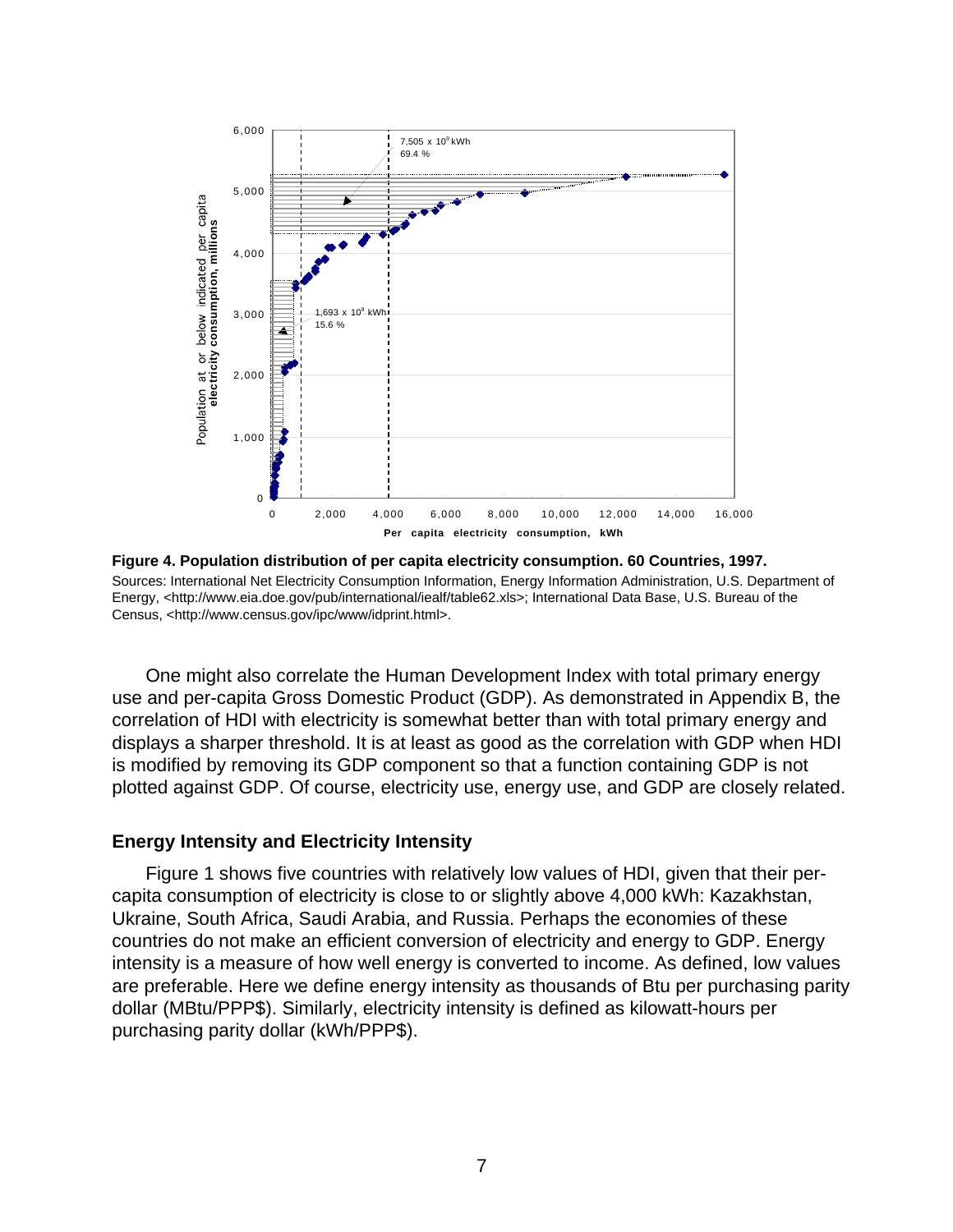Of nine countries with an HDI of 0.9 or higher, the electricity intensity for eight is between 0.223 (Italy) and 0.433 kWh/PPP\$ (Australia). The electricity intensity for Canada is higher at 0.697 kWh/PPP\$.

Of the five countries with relatively low HDI values, three have high values of electricity intensity  $-$  i.e., they have relatively low incomes, as measured by GDP, given their consumption of electricity. They are Kazakhstan (electricity intensity = 0.869), Russia (electricity intensity = 1.107), and Ukraine (electricity intensity =  $1.478$ kWh/PPP\$). But Saudi Arabia and South Africa have lower electricity intensities than Canada: 0.457 and 0.564 kWh/PPP\$ respectively.

Although it is clear that a low value of electricity intensity is desirable (along with annual per-capita electricity consumption above 4,000 kWh), Saudi Arabia and South Africa appear to be exceptions. Annual per-capita electricity consumption for these countries is above 4,000 kWh, and they have better (i.e., lower) values of electricity intensity than Canada. Yet the HDIs for Saudi Arabia (0.740) and South Africa (0.695) are significantly lower than for other countries with similar levels of electricity consumption. The explanation for their relatively low indices of human development must lie elsewhere than in the efficiency with which they convert electricity to GDP.

Analysis based on energy intensity yields similar results. The nine countries with an HDI above 0.9 have energy intensities between 6.64 (Italy) and 17.88 MBtu/PPP\$ (Canada). The energy intensities for Kazakhstan, Russia, and Ukraine are significantly higher at 33.2, 41.4, and 59.7 MBtu/PPP\$ respectively. But compared to Canada, South Africa's energy intensity is slightly less at 13.8 MBtu/PPP\$, while Saudi Arabia's energy intensity is only slightly higher at 20.6 MBtu/PPP\$.

## **USDOE Projections of Energy and Electricity Use in Developed and Developing Countries**

The U.S. Department of Energy's International Energy Outlook 1999 includes projections of energy and electricity production and consumption to 2020 for three economic growth cases: low, reference, and high.11 Table 1 summarizes the information for electricity consumption by population at both the high and low ends of the electricity use spectrum. Figures 5 and 6 display the 1997 statistics and the 2020 projections over the entire spectrum of electricity use. As shown in Table 1, for both 1997 and the three projections for 2020, the percentage of the sample population at or above 4,000 kWh per person is small (about 18-24%), although some increase with high economic growth is evident. Comprising only one-fifth to one-fourth of the world's population, this sub-set of the global population accounts for about two-thirds of global electricity consumption in all four cases. Improvement at the low end of the scale, i.e., a decrease in the population using less than 1,000 kWh per person per year, is pronounced both with the passage of time and (especially) with high economic growth. This population decreases from 66% in 1997 to 26% in 2020 in the high economic growth case as India and China move above 1,000 kWh/capita of annual electricity use. (See Figures 5 and 6.)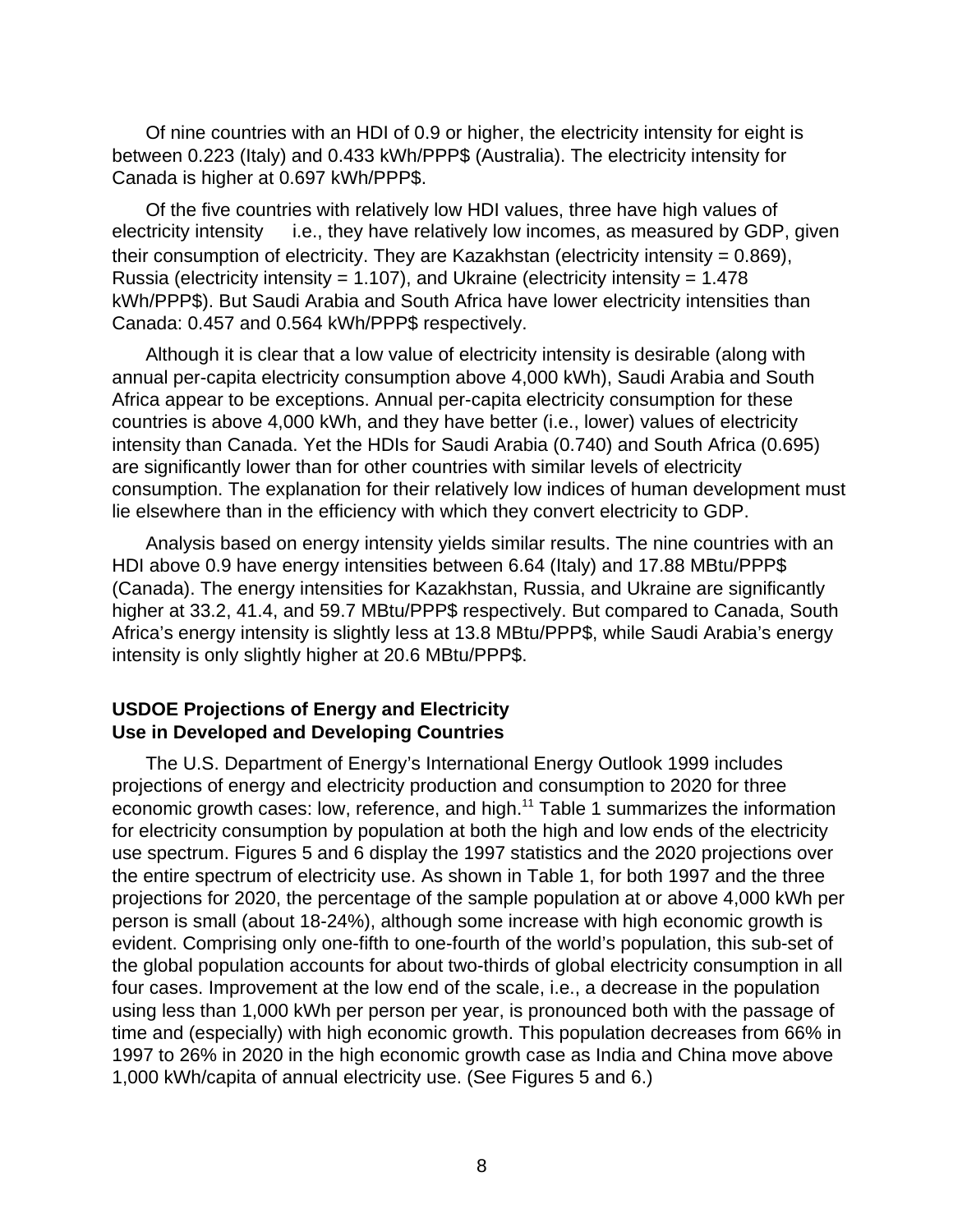|                      |                   | Above 4,000 kWh per Capita |                        |      |                   | Below 1,000 kWh per Capita |                        |      |  |
|----------------------|-------------------|----------------------------|------------------------|------|-------------------|----------------------------|------------------------|------|--|
|                      | <b>Population</b> |                            | <b>Electricity Use</b> |      | <b>Population</b> |                            | <b>Electricity Use</b> |      |  |
| Year/Case            | 10 <sup>6</sup>   | %                          | $10^9$ kWh             | %    | 10 <sup>6</sup>   | %                          | $10^9$ kWh             | %    |  |
| 1997                 | 970               | 18.4                       | 7,505                  | 69.4 | 3,490             | 66.2                       | 1,693                  | 15.6 |  |
| DOE 2020 Low-Growth  | 1,178             | 17.4                       | 10,125                 | 63.0 | 3,294             | 48.6                       | 1,472                  | 9.2  |  |
| DOE 2020 Reference   | 1.521             | 22.4                       | 12,885                 | 65.7 | 3.149             | 46.5                       | 1,726                  | 8.8  |  |
| DOE 2020 High-Growth | 1,638             | 24.1                       | 15,740                 | 66.4 | 1,763             | 26.0                       | 625                    | 2.6  |  |

#### **Table 1. Global population (60-country sample) and DOE projections of electricity use.**

Sources: Energy: DOE/EIA, International Energy Outlook 1999

 $\overline{a}$ 

Population: U.S. Census Bureau, International Data Base, http://www.census.gov/ipc/idbprint.html

However, in all three DOE projections for 2020, a large fraction of increased worldwide electricity use will occur in the 13 countries that are now (1997) above the 4,000-kWh-per-person threshold. These countries, with only 5.8% of the projected 60 nation sample population growth from 1997 to 2020, account for 36–39% of the projected growth in electric energy use in this period. When compared to the total global population, population growth in the 13 countries is 5.3%, and the growth in electric energy consumption is 33-36%.

Figure 7 compares projections of electricity use in the DOE high economic growth case for 2020 with 1997 statistics and highlights the changes in annual electric energy consumption per capita and total electric energy consumption for the United States, China, India, Indonesia, and Vietnam.

## **Implications of the Annual 4,000 kWh per Person "Human Development Threshold" for Global Electricity Use in 1997 and 2020**

A level of annual per-capita electric energy consumption of 4,000 kWh is only onethird that used in the United States and less than the average (5,500 kWh) for five populous Western European countries each, with an HDI above 0.9. (France, The Netherlands, Germany, the United Kingdom, and Italy.) Therefore, 4,000 kWh per-capita is a conservative standard, and its use can also be justified by the apparent "knee" at that level in the HDI vs. electricity consumption relationship.

<sup>•</sup> The 13 are Canada, the U.S., Australia, Japan, France, Germany, Netherlands, United Kingdom, Russia, Saudi Arabia, Italy, South Korea, and South Africa.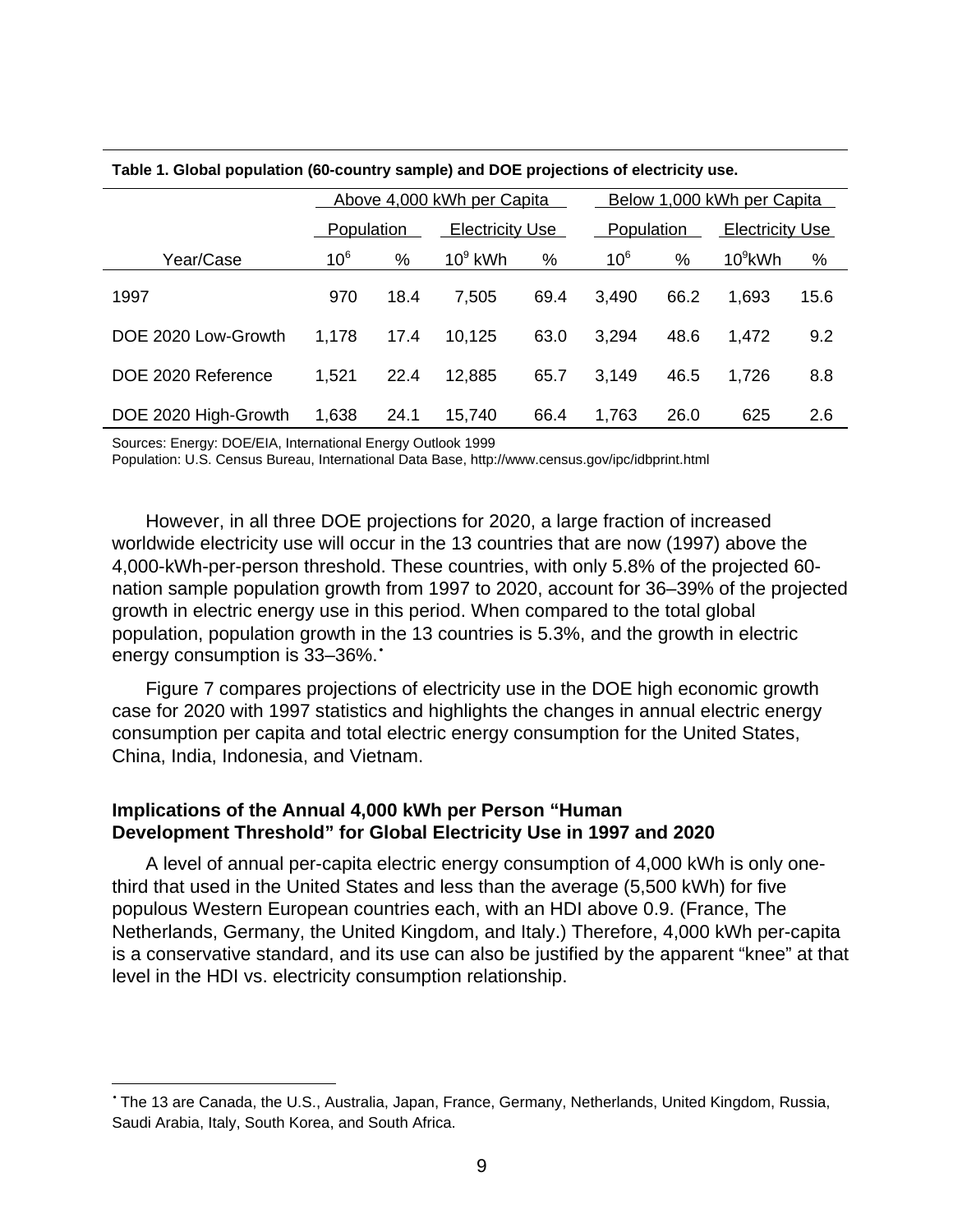





**Figure 6. Global populations and per capita electricity use. 60 Countries: 1997 and projections for 2020.** Sources: International Energy Outlook with Projections to 2020, DOE/EIA-0484(99), (March 1999), U.S. Department of Energy; International Data Base, U.S. Bureau of the Census, <http://www.census.gov/ipc/www/idprint.html>.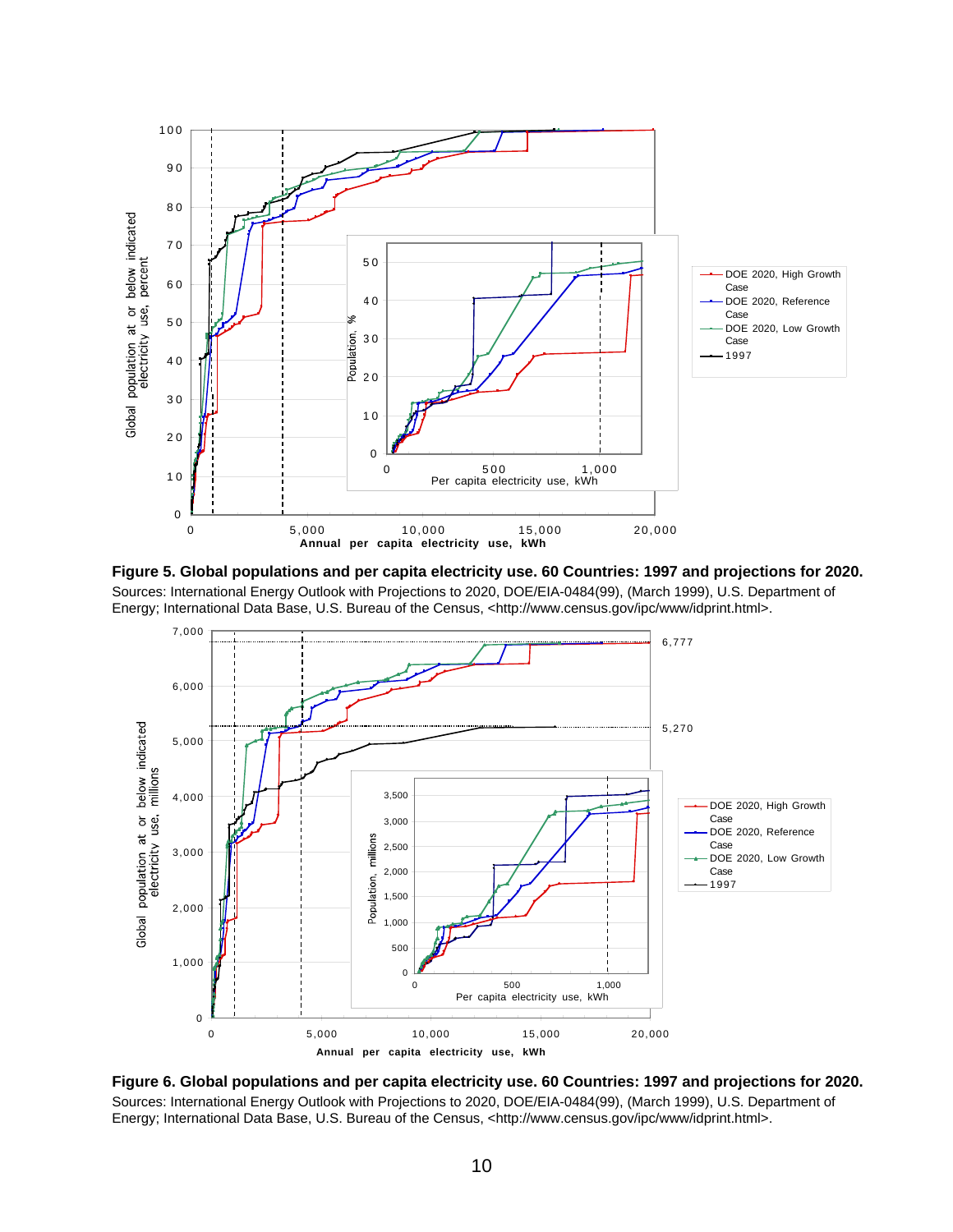

#### **Figure 7. Global populations and per capita electricity use. 60 countries: 1997 and 2020 high growth projection.**

Sources: International Energy Outlook with Projections to 2020, DOE/EIA-0484(99), (March 1999), Energy Information Administration, U.S. Department of Energy; International Data Base, U.S. Bureau of the Census, <http://www.census.gov/ipc/www/idprint.html>.

For each of the countries in which per-capita electricity consumption in 1997 is less than 4,000 kWh per year, the amount of additional electric energy required to bring consumption up to that level has been calculated based on country-by-country population and electricity use data.\* For 1997, with the 60-country sample population of 5.3 billion people consuming 10,800 billion kWh, only 0.97 billion people (in 13 countries) are at or above annual electric energy consumption of 4,000 kWh per capita. To bring the remaining population up to this electricity threshold (overnight calculation) would require a minimum of an additional 13,900 billion kWh for a "global" (sample) total of 24,700 billion kWh, or about 2.3 times greater than 1997 consumption. For this calculation, the path of increasing global electric energy consumption as a function of population at or above 4,000 kWh per person per year is shown by the lowest curve in Figure 8. Population and electricity use data. For 1997, with the Go-countries and projections for 2020 are from the U.S. Bureau of the Census.<br>The Center of the Center of the Center of the Center of the Center of the Center of the

1

<sup>\*</sup>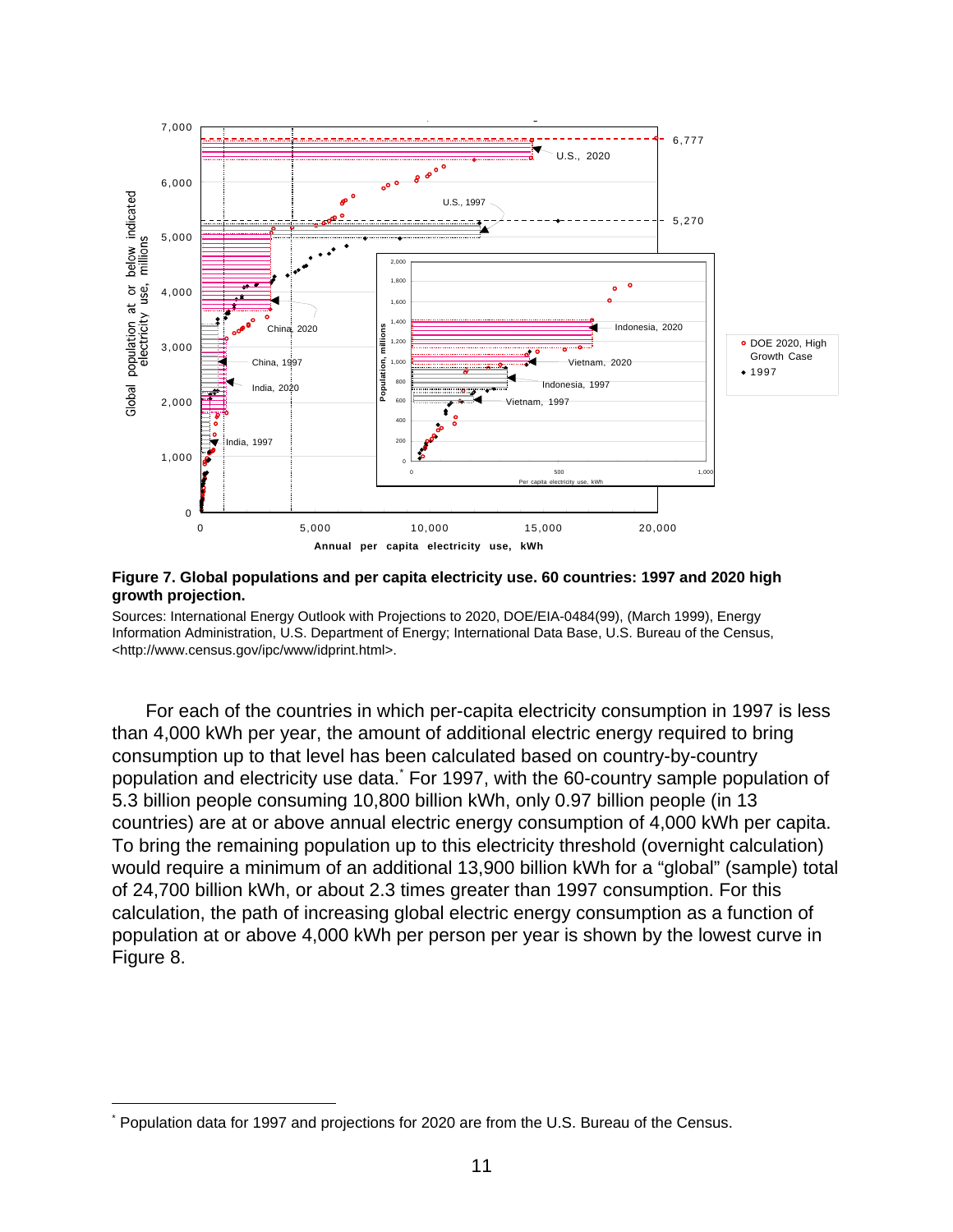

#### **Figure 8. Global electricity use and population at or above 4,000 kWh per person per year. 60 Countries: 1997 and projections for 2020.**

Sources: International Energy Outlook with Projections to 2020, DOE/EIA-0484(99), (March 1999), Energy Information Administration, U.S. Department of Energy; International Data Base, U.S. Bureau of the Census, <http://www.census.gov/ipc/www/idprint.html>.

Similar calculations can be made for the year 2020 incorporating population growth and the projected country-by-country distribution of electric energy use for each of the three DOE/EIA economic growth cases: low, reference, and high. Summing the countryby-country electric energy increments thus calculated provides an estimate of how much additional electric energy consumption in the 60-nation sample will be associated with an additional increment of population above the 4,000 kWh threshold. The results of these calculations are shown in Figure 8 as the top three curves. The curves are concave upwards, because the summation is performed so as to make the "most economical use" of the additional electricity increments. That is, each calculation starts by adding increments of electrical energy for those countries closest to the 4,000 kWh per-capita level and sequentially adding countries in descending order of projected per- capita electricity consumption (ascending order of additional needed per-capita electricity increments). In all calculations, the population projections are taken from the U.S. Census Bureau and are independent of projections of economic growth. The top three curves in Figure 8 reflect these calculations. In each case, the start of the curve (at the left) represents the projection of electricity use in the 60-country global sample as a function of the population at or above annual electric energy use of 4,000 kWh per capita based on the DOE projections. The ascending curve, for each growth case, represents the estimate of increased populations at the 4,000 kWh electric threshold as a function of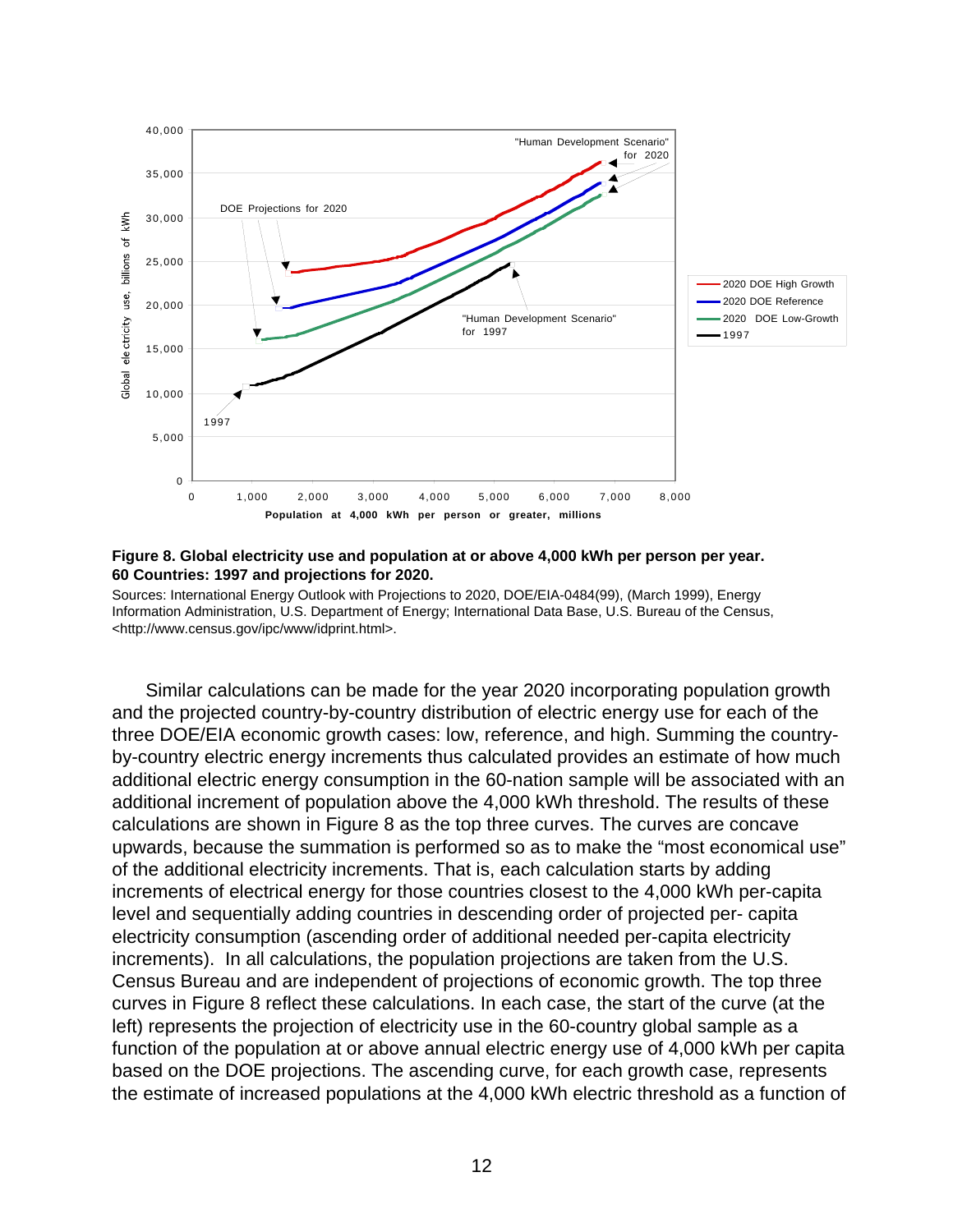increased electric energy use as the "human development electricity threshold" is approached, country-by-country, in the 60-country sample.

To summarize, the DOE projections for 2020 for the 60-country sample are 16,100, 19,600 and 23,700 billion kWh per year for the three cases representing ratios of 1.5, 1.8, and 2.2 times the 1997 electric energy consumption. The "human development" projections to bring the total 60-country "global" sample population to or above the electric energy threshold (the upper, right end of each curve) are 32,500, 33,900, and 36,300 billion kWh per year. These projections represent ratios of 3.0, 3.1, and 3.4 times the 1997 electric energy consumption level and are significantly greater than the ratios for the three DOE projections.

## **Implications for Total Primary Energy Consumption: The Ratio of Total Primary Energy to Electric Energy**

For 1997, primary energy use is 337.6 quads in the 60-country sample and 379.5 quads for the world. (A quad is one quadrillion, or  $10^{15}$ , Btu's.) Consumption of electric energy for the sample is 10,820 billion kWh (36.9 quads) and 12,260 billion kWh (41.8 quads) for the world. The ratios of primary to electric energy consumption are, therefore, 9.14 for the sample and 9.07 for the world. (The closeness of these ratios provides added confidence that the sample is representative.)

 In Figure 9, we observe that as economies use more electrical energy, the ratio of total primary energy use to electric energy use approaches a rough constant well under 10 and averaging roughly 7.5 at the high end. (As in the case of other correlations reported here, the fit is better when plotted against electric energy consumption than it is against total primary energy consumption.) At low values of energy per capita use, this ratio varies widely, from one country to another, from about 6 to over 25. \* Some small countries with very high per-capita use of electricity have very low ratios. This is true for the Scandinavian countries. For example, annual per-capita electricity use in Norway, with 95% of its electricity generated by inexpensive hydropower, is about 24,000 kWh (twice the level in the U.S.), and the ratio of total energy to electric energy is only 4. In these countries, it is likely that electricity is used in applications, e.g., space heating, for which most of the United States would use natural gas. Also, the large component of hydro implies a lower ratio of primary to electric energy than is the case for economies more reliant on thermal generation of electricity. We can use the ratio to develop a conservative estimate for total primary energy use in the high-human-development projections for 2020.

 $\overline{a}$ 

<sup>∗</sup> This may reflect inconsistencies in accounting for primary energy use such as unaccounted-for biomass use in developing countries.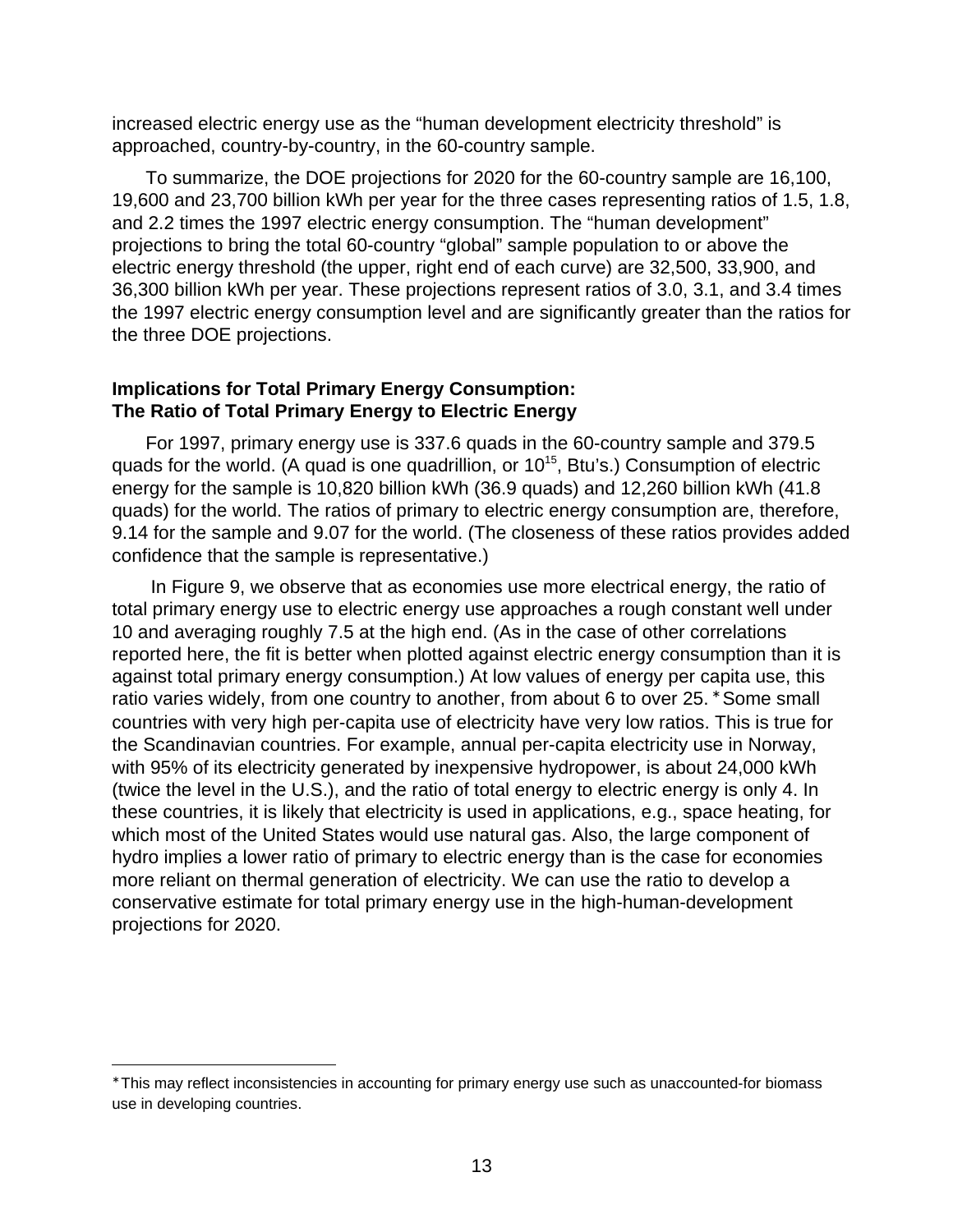

**Figure 9. Ratio, total primary energy to electric energy and electric energy use. 60 countries, 1997.**

Sources: International Net Electricity Consumption Information, Energy Information Administration, U.S. Department of Energy, <http://www.eia.doe.gov/pub/international/iealf/table62.xls>. International Primary Energy Consumption (Demand) Information, Energy Information Administration, U.S. Department of Energy, <http://www.eia.doe.gov/pub/international/iealf/tablee1.xls>.

As described above, Figure 8 shows projected electricity consumption for the 60 country sample according to DOE's low, reference, and high economic growth scenarios. Also shown are the results of country-by-country calculations in which an additional increment of electric energy consumption is added to the DOE projection (for countries below the 4,000-kWh-per-capita level) to bring the population to the 4,000 kWh per-capita threshold. The curve represents a running total of these added electricity and population increments. The uppermost point for each curve represents electric energy consumption in the 60-country sample when no country in the sample is below the 4,000 kWh percapita threshold. These values are shown in Table 2 for the 60-country sample in billions of kilowatt-hours and quads for electric energy and in quads and exajoules for primary energy. To estimate total primary energy use, the projections for electricity are multiplied by 7.5. The estimates for global electric and primary energy consumption are simply 10/9 the values for the 60-country sample. (Entries in Table 2 are rounded to the nearest quad or EJ.)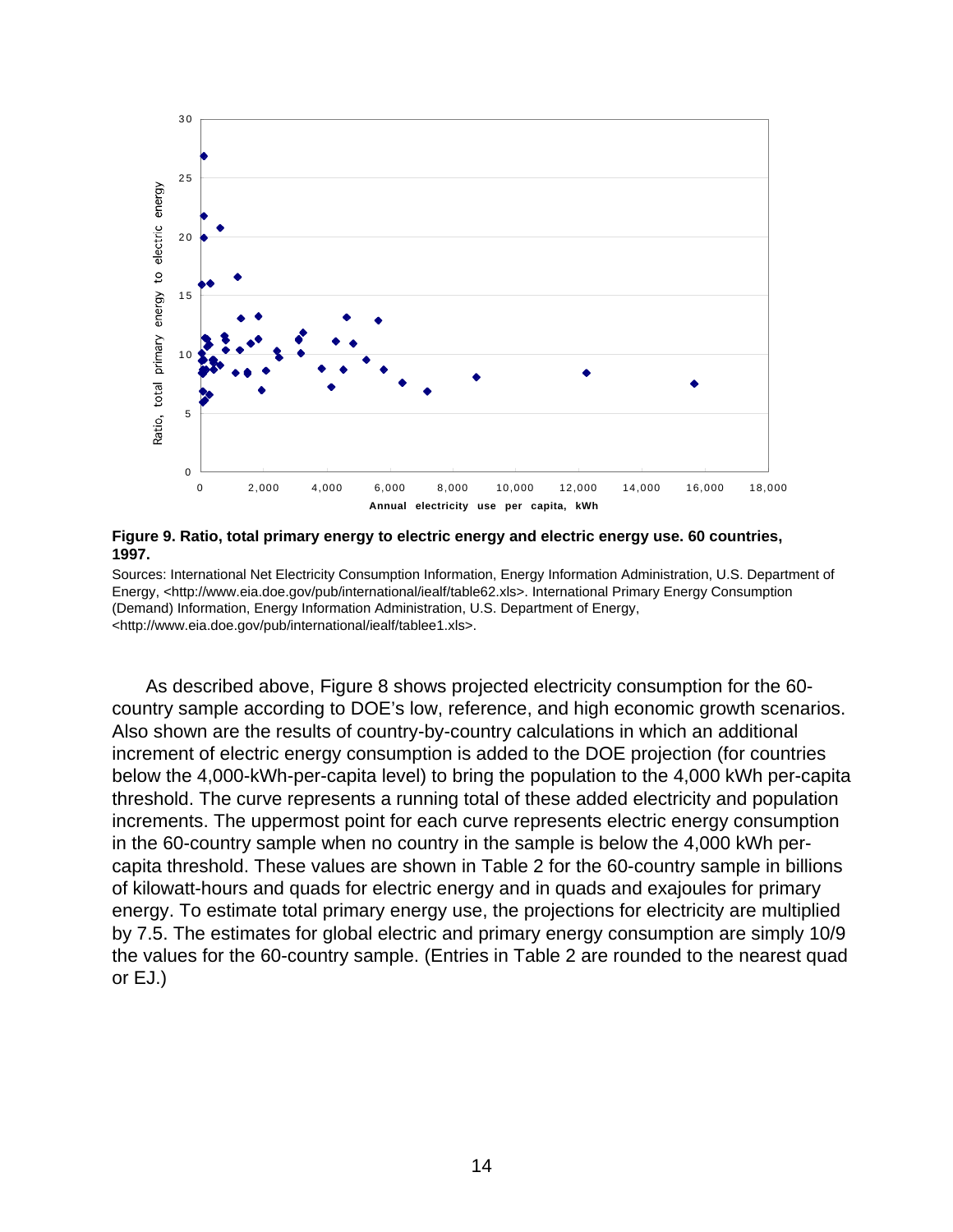|                                           | 60-Country Sample             |       |                              |     | Global                        |       |                              |       |
|-------------------------------------------|-------------------------------|-------|------------------------------|-----|-------------------------------|-------|------------------------------|-------|
|                                           | <b>Electric Energy</b><br>Use |       | <b>Primary Energy</b><br>Use |     | <b>Electric Energy</b><br>Use |       | <b>Primary Energy</b><br>Use |       |
| Year/Case                                 | $10^9$ kWh                    | Quads | Quads                        | EJ  | $10^9$ kWh                    | Quads | Quads                        | EJ    |
| 1997                                      | 24,708                        | 84    | 632                          | 667 | 27,453                        | 94    | 703                          | 741   |
| <b>DOE 2020 Low</b><br><b>Growth Case</b> | 32,521                        | 111   | 832                          | 878 | 36,134                        | 123   | 925                          | 976   |
| <b>DOE 2020</b><br>Reference Case         | 33,521                        | 114   | 858                          | 905 | 37,246                        | 127   | 953                          | 1,006 |
| DOE 2020 High<br><b>Growth Case</b>       | 36,294                        | 124   | 929                          | 980 | 40,327                        | 138   | 1,032                        | 1,089 |

**Table 2. Electric energy and primary energy requirements in the human development scenario.**

## **Comparison to Other Projections of Global Energy Use**

The summary in Table 2 for the human development scenarios shows projected global electric energy consumption of about 36,000 to 40,000 billion kWh in 2020 and corresponding primary energy consumption of about 925 to 1,032 quads (976 to 1,089 exajoules). For electricity consumption, these estimates are about 52 to 102% higher than the DOE projections (102% for the low economic growth case and 52% for the high economic growth case). The corresponding increases in primary energy consumption are not quite as high, about 86% and 38%.

Steve Fetter<sup>12</sup> projects global primary energy use to 2100 and also reports projections by the Intergovernmental Panel on Climate Change, the International Institute of Applied Systems Analysis, the World Energy Council, and Shell Oil. For the year 2020, the range of 976 to 1,089 EJ/year estimated here for the human development scenario is about 65% higher than the projections reported by Fetter, which range from 500 to 750 EJ/year. In Figure 10, the Human Development Scenario high and low growth projections from Table 2 are superimposed on Fetter's projections as shown in Reference 11 (Fig. 4).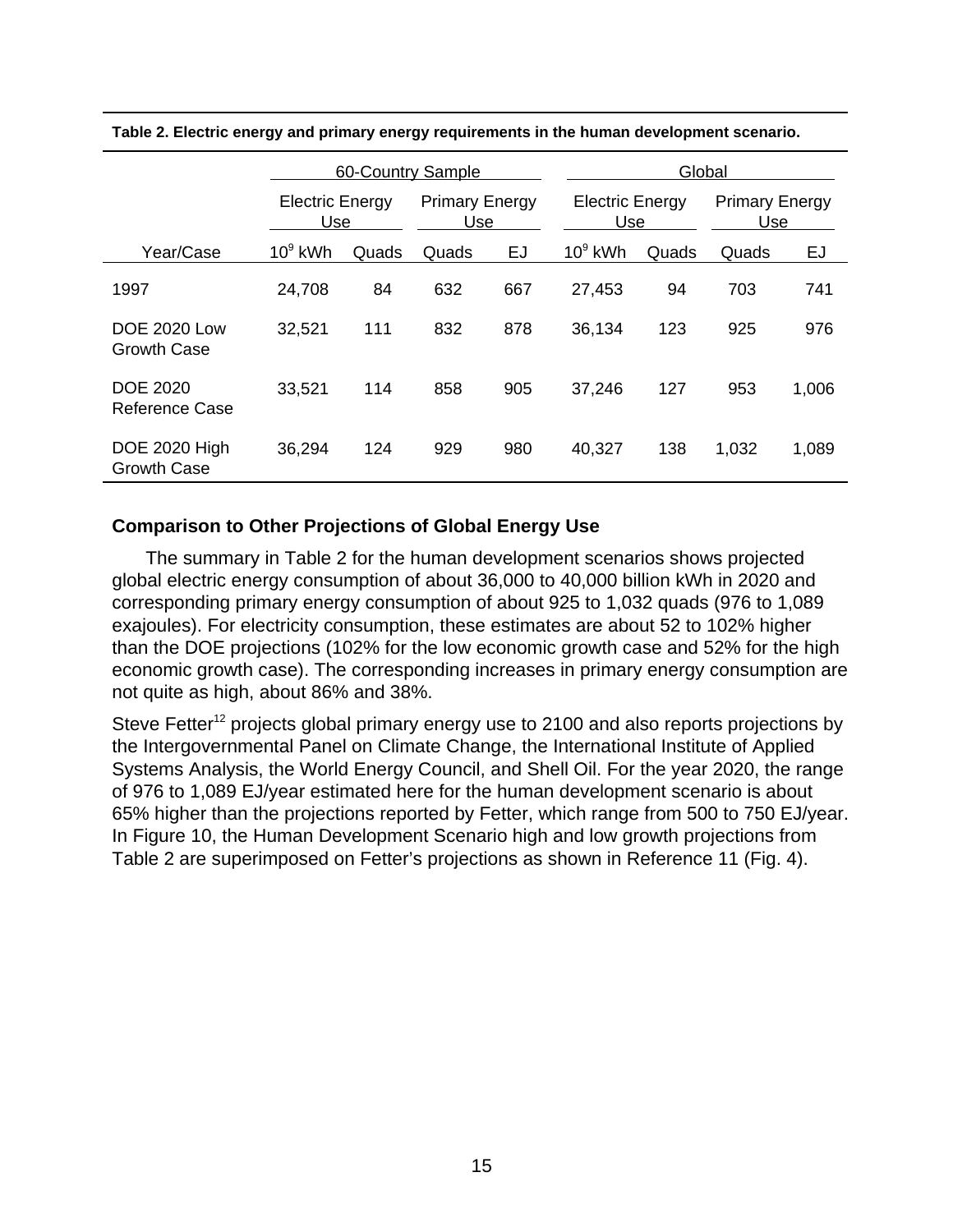

**Figure 10. Global energy consumption, comparison of projections.** Source: Climate Change and the Transformation of World Energy Supply, Steve Fetter, Center for International Security and Cooperation, Stanford University, May 1999.

## **Conclusions**

There is a significant association between electricity consumption and the United Nations' Human Development Index, a quantitative measure of human well-being. Of particular interest is an apparent threshold at an annual per-capita consumption level of 4,000 kWh. The threshold value permits an estimate of global electricity and energy consumption for a "human development scenario." This is not to imply that countries with higher levels of electricity consumption are wasteful. One would have to examine data for energy intensity (the ratio of energy consumption to GDP) and the structure of particular economies to make a determination on this point. Inter-country comparisons show that incomes rise with electricity use beyond the annual 4,000 kWh per-capita level. These additional incomes can contribute to higher standards of living. Our focus here is on basic indicators: life expectancy and educational attainment. What is of interest is the fact that large populations of the world are significantly below the electricity threshold level associated with a Human Development Index typical of developed countries. Their low HDIs reflect short life expectancy and low educational attainment — measures that are far more compelling than the purely economic metrics usually associated with energy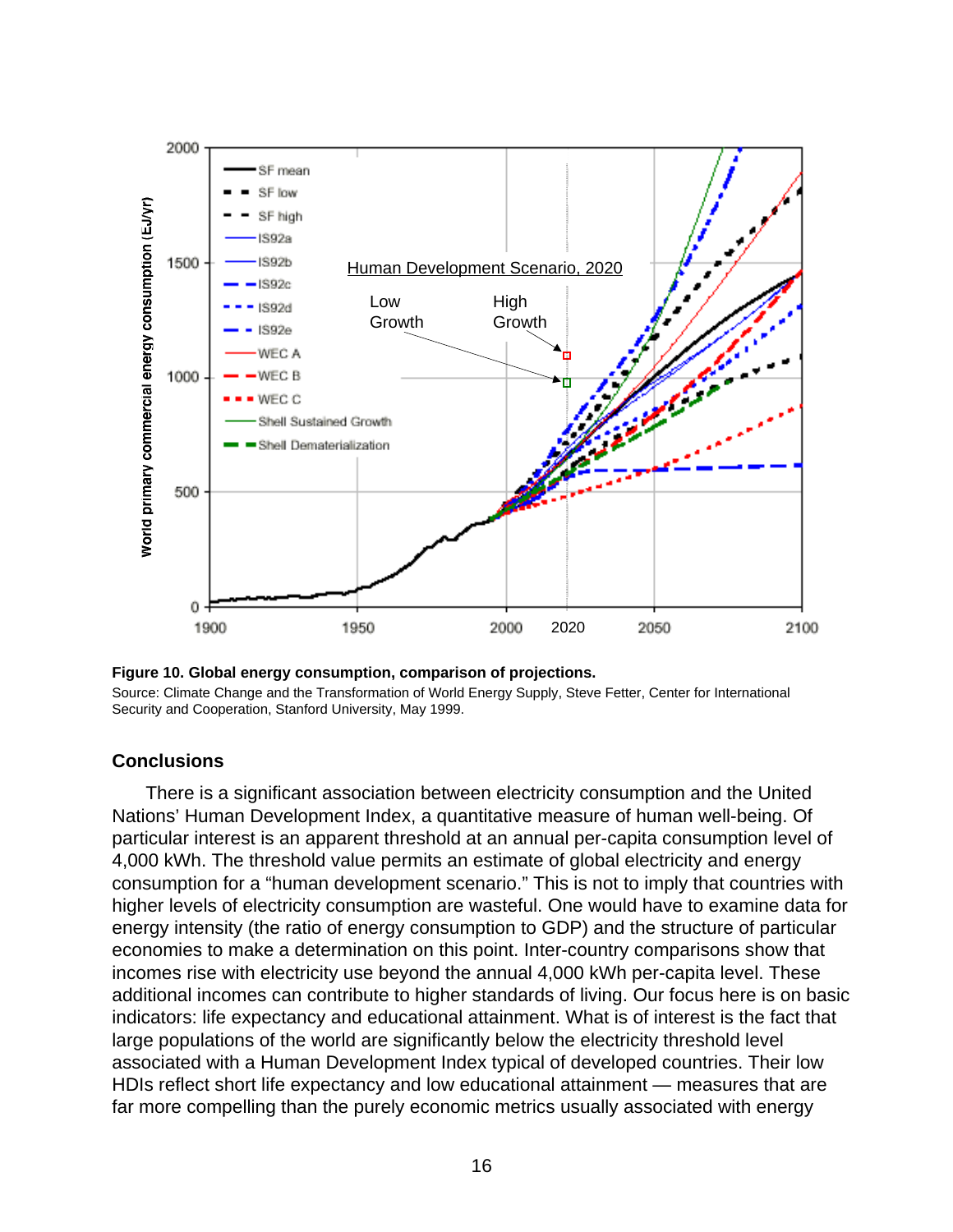consumption. Therefore, as noted by Rhodes and Beller, there is a compelling need for increased energy and electricity supplies in the developing countries.

In the past century, the government of the United States undertook large electrification projects to spur regional economic development and improve standards of living in this country: the Bonneville Power Administration, the Tennessee Valley Authority, and the Rural Electrification Administration. Annual per-capita electricity consumption in the United States reached 4,000 kWh in 1962.13 According to current DOE projections, by 2020, 58 years later, 76% to 83% of the world's population will still be below this mark. (See Table 1 and Figure 5.)

The estimates of electricity use associated with high levels of human development presented in this analysis argue for substantially increased energy and electricity supplies in the developing countries and the formulation of supply scenarios that can deliver the needed energy within resource, capital, and environmental constraints. Neither the Human Development Index nor the Gross Domestic Product of developing countries will increase without an increase in electricity use. Considerations of interregional and intragenerational equity are as important as those of inter-generational equity.

## **Acknowledgements**

The author acknowledges with thanks the helpful reviews and comments of the following: Gene Berry, Dr. Ray Smith, and Dr. Douglas Stephens of Lawrence Livermore National Laboratory; Professor Donald Kennedy of Stanford University; Professor David Bodansky of the University of Washington; Professor Steve Fetter of the University of Maryland, Dr. John Taylor of the Electric Power Research Institute; Dr. A. David Rossin, Center for International Security and Cooperation/Stanford University; and Dr. Bertram Wolfe.

The author also wishes to express his appreciation to Gina Kaiper for editorial assistance and to Marion Capobianco and the Livermore Computer Help Desk for their assistance with preparation of the graphics.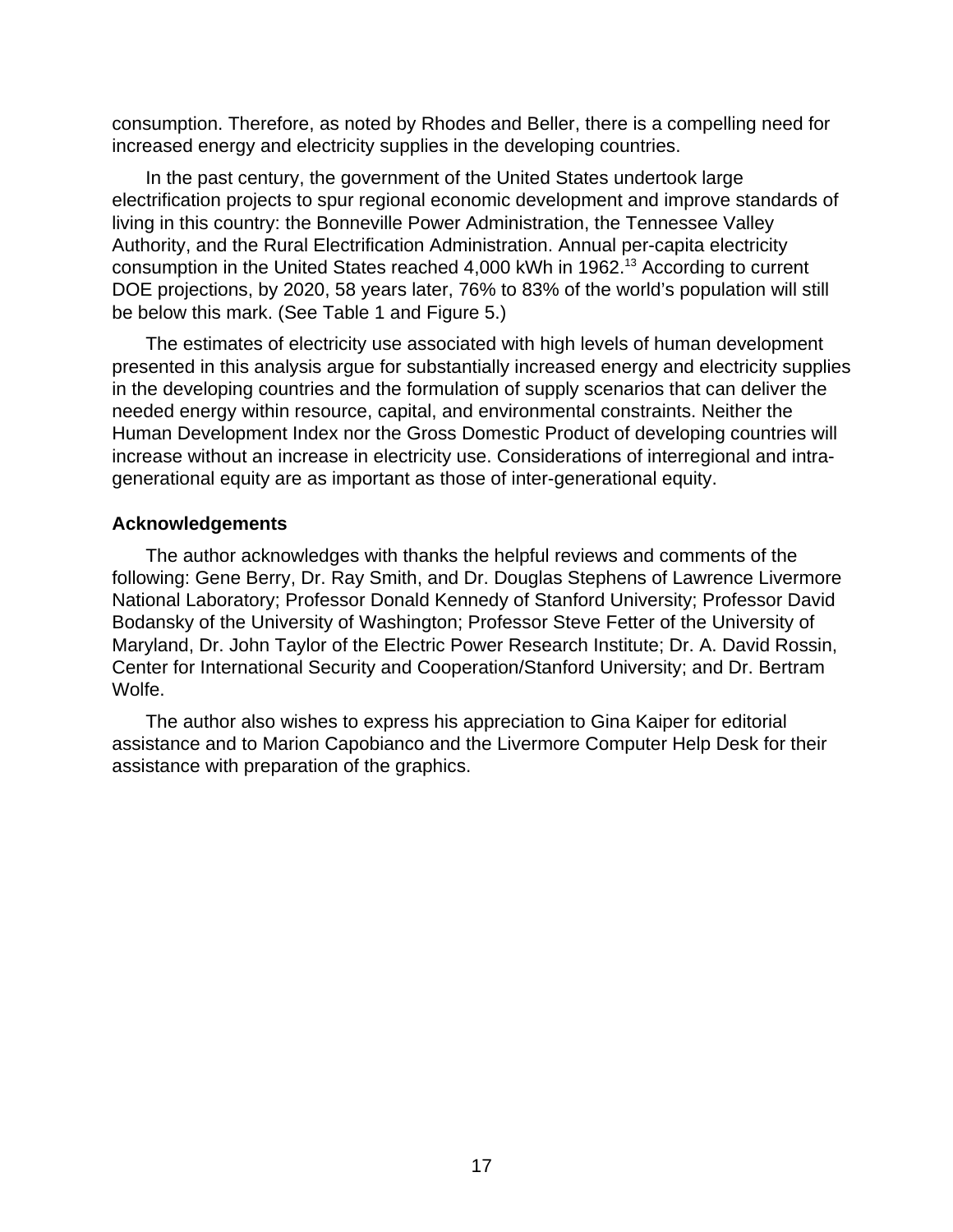## **APPENDIX A**

# UNITED NATIONS' HUMAN DEVELOPMENT INDEX AND HUMAN DEVELOPMENT INDICATORS, 1997

| <b>HDI</b>                         | Life expectancy<br>at birth<br>(years) | Adult<br>literacy rate<br>$(\% )$ | Gross<br>enrolment ratio*<br>(% ) | <b>Real GDP</b><br>per capita<br>(PPP\$) |  |  |  |  |
|------------------------------------|----------------------------------------|-----------------------------------|-----------------------------------|------------------------------------------|--|--|--|--|
| High human development             |                                        |                                   |                                   |                                          |  |  |  |  |
| $0.900 - 0.932$<br>$0.801 - 0.894$ | 75.7-80.0<br>$71.7 - 78.5$             | 98.3-99.0<br>74.8-99.0            | 69-100<br>$65 - 92$               | 17,410-30,863<br>6,520-28,460            |  |  |  |  |
| Avg. 0.904                         | 77.0                                   | 98.3                              | 89                                | 21,647                                   |  |  |  |  |
| Medium human development           |                                        |                                   |                                   |                                          |  |  |  |  |
| $0.506 - 0.797$                    | $44.1 - 75.7$                          | $40.9 - 99.0$                     | $37 - 93$                         | 1,126-10,120                             |  |  |  |  |
| Avg. 0.662                         | 66.6                                   | 75.9                              | 64                                | 3,327                                    |  |  |  |  |
| Low human development              |                                        |                                   |                                   |                                          |  |  |  |  |
| $0.254 - 0.491$                    | $37.2 - 60.7$                          | $14.3 - 77.0$                     | $12 - 61$                         | 410-1,880                                |  |  |  |  |
| Avg. 0.416                         | 50.6                                   | 48.5                              | 39                                | 982                                      |  |  |  |  |

\* Combined first-, second-, and third-level gross enrolment ratio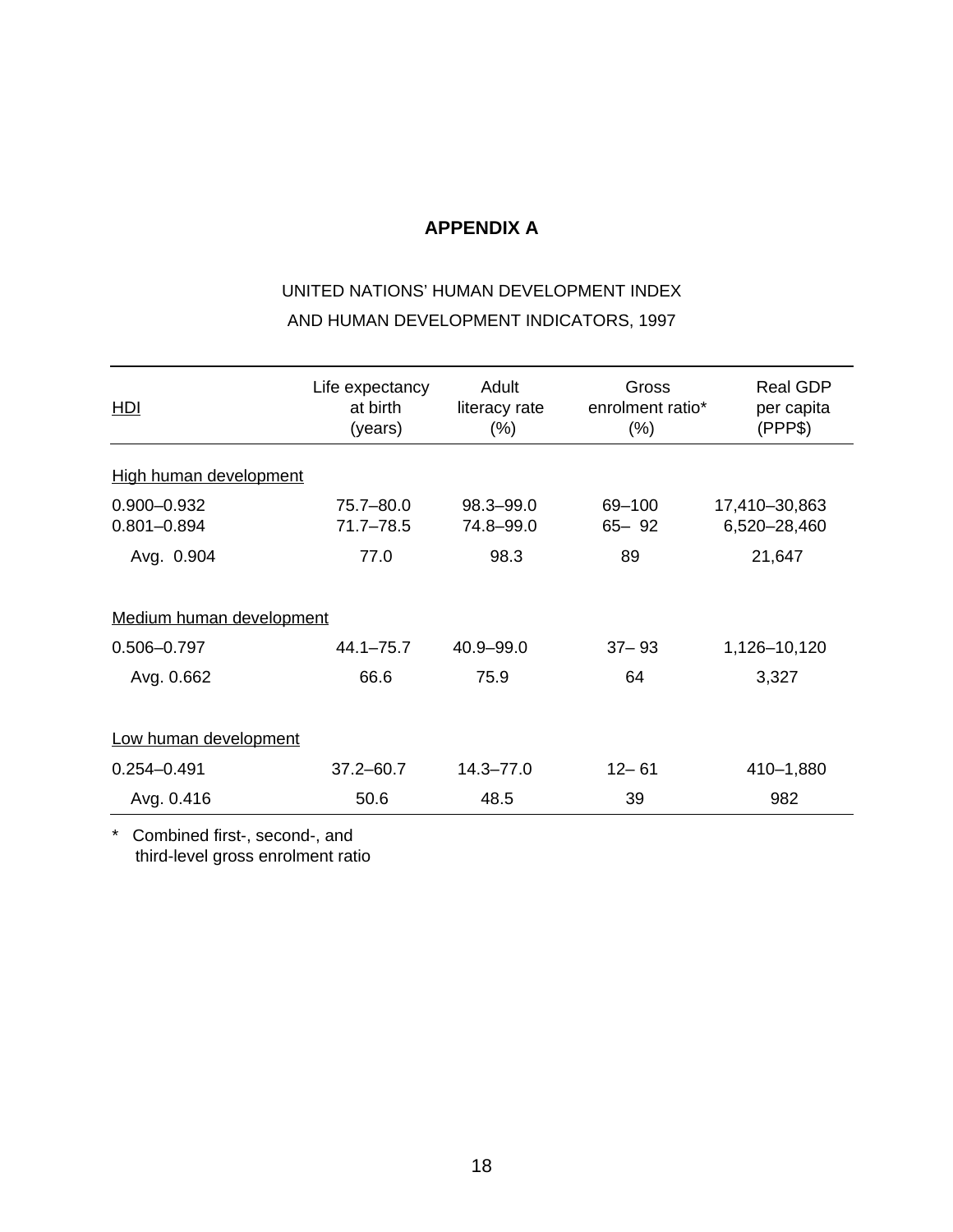## **APPENDIX B**

## **Energy or Electricity?**

HDI as a function of annual per-capita total primary energy use and annual percapita electricity consumption is shown in Figures B-1and B-2 along with logarithmic trend lines. The fit is slightly better with electricity (Fig. B-1,  $R^2$ =0.84) than with total primary energy (Fig B-2,  $R^2$ =0.81). More significantly, the correlation with electricity shows a sharper threshold for attainment of an HDI of 0.9. The observation that HDI correlates somewhat better with electricity than with primary energy may reflect the facts that electricity is high-quality energy that can be used with high efficiency at the point of application and that electricity requires substantial infrastructure to generate, transmit, and use. It may also reflect the likelihood that data for electricity are more accurate than for primary energy.

The data sources for these figures are the United Nations' Human Development Report 1999 and the Energy Information Administration, U.S. Department of Energy.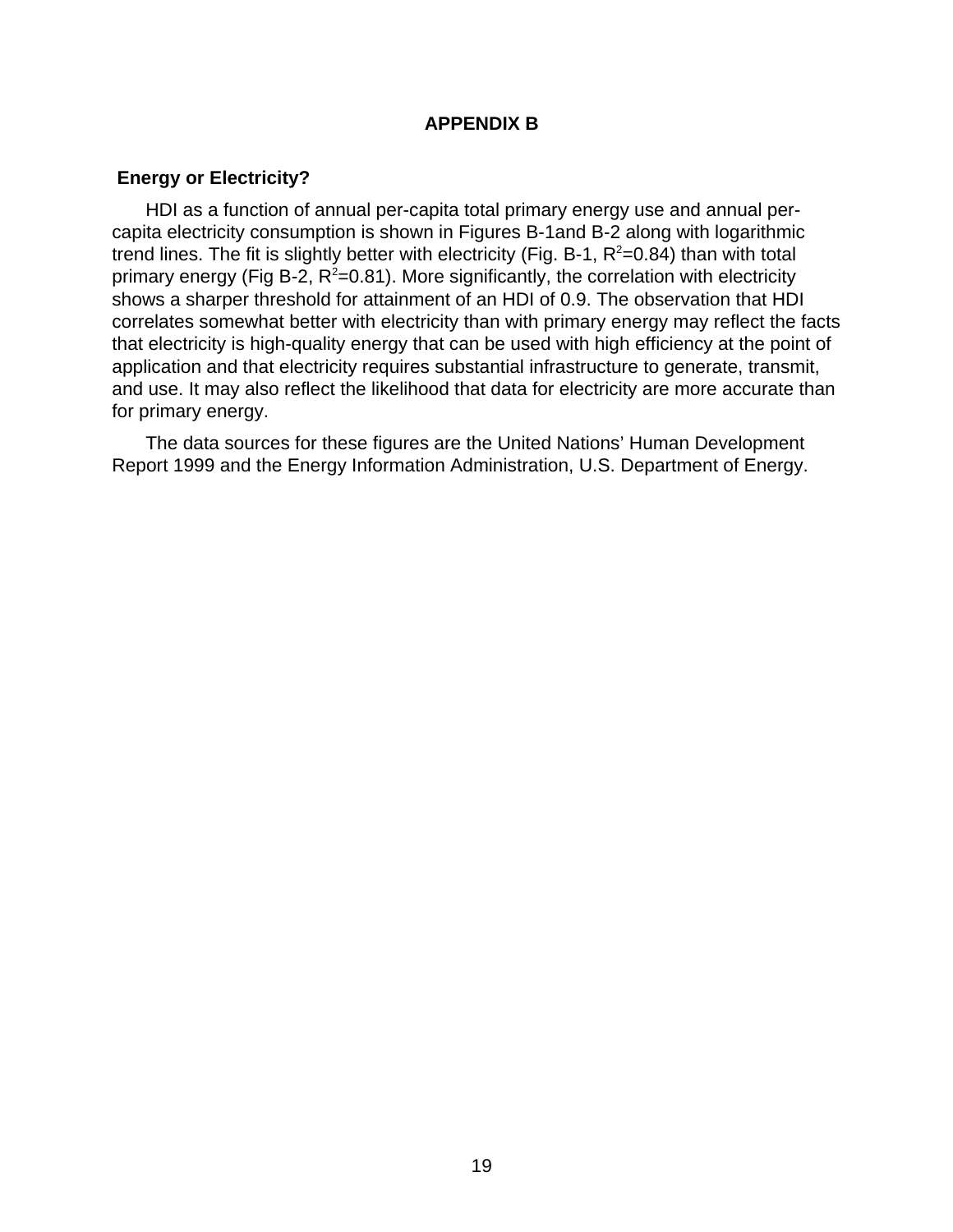

**Figure B-1. Human Development Index and electricity use. 60 Countries, 1997.**



**Figure B-2. Human Development Index and per capita total primary energy use. 60 Countries, 1997.**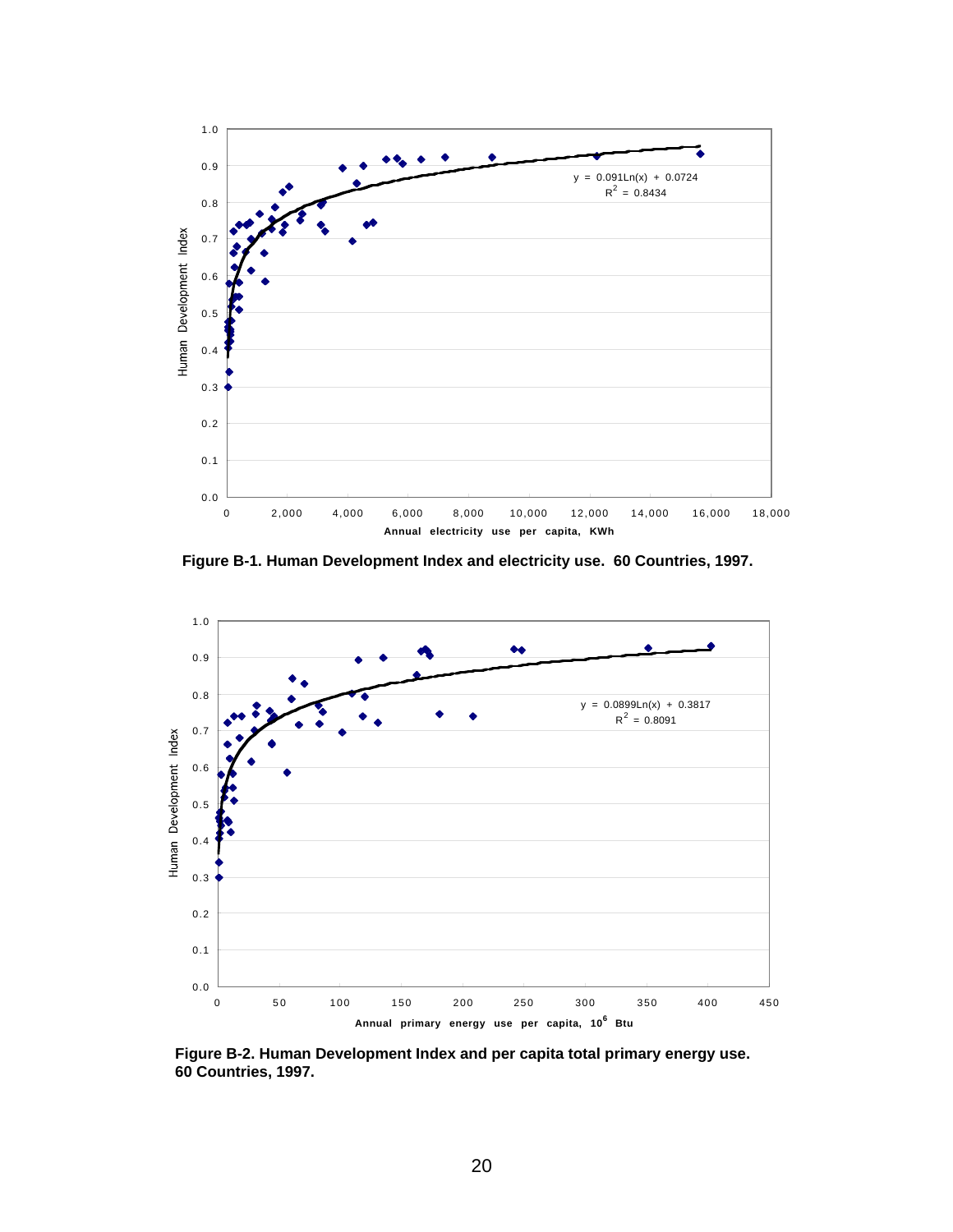## **Electricity or Income?**

In Figure B-3, HDI is plotted against real gross domestic product per capita in purchasing power parity dollars (\$PPP). The fit is good ( $R^2$ =0.90) and is better than Figure B-1 (HDI v. per capita electricity consumption,  $R^2 = 0.84$ ). However, this may be explained by the fact that the GDP index accounts for one-third of HDI. To that extent, GDP per capita is plotted against itself in Figure B-3. A better test is to remove the GDP index from HDI. The "Modified HDI" plotted in Figures B-4 through B-6 represents longevity and educational attainment in equal weights. Now the correlation with electric energy (Fig. B-4,  $R^2$ =0.79) is slightly better than the correlation with real per capita GDP (Fig. B-6, R<sup>2</sup>=0.77) as well as the correlation with total energy (Fig. B-5, R<sup>2</sup> = 0.75). In Figure B-4, we observe the same threshold for HDI =  $0.9$  at 4,000 kWh per capita annual electricity consumption as in Figure 1.

The data sources for these figures are the United Nations' Human Development Report 1999 and the Energy Information Administration, U.S. Department of Energy.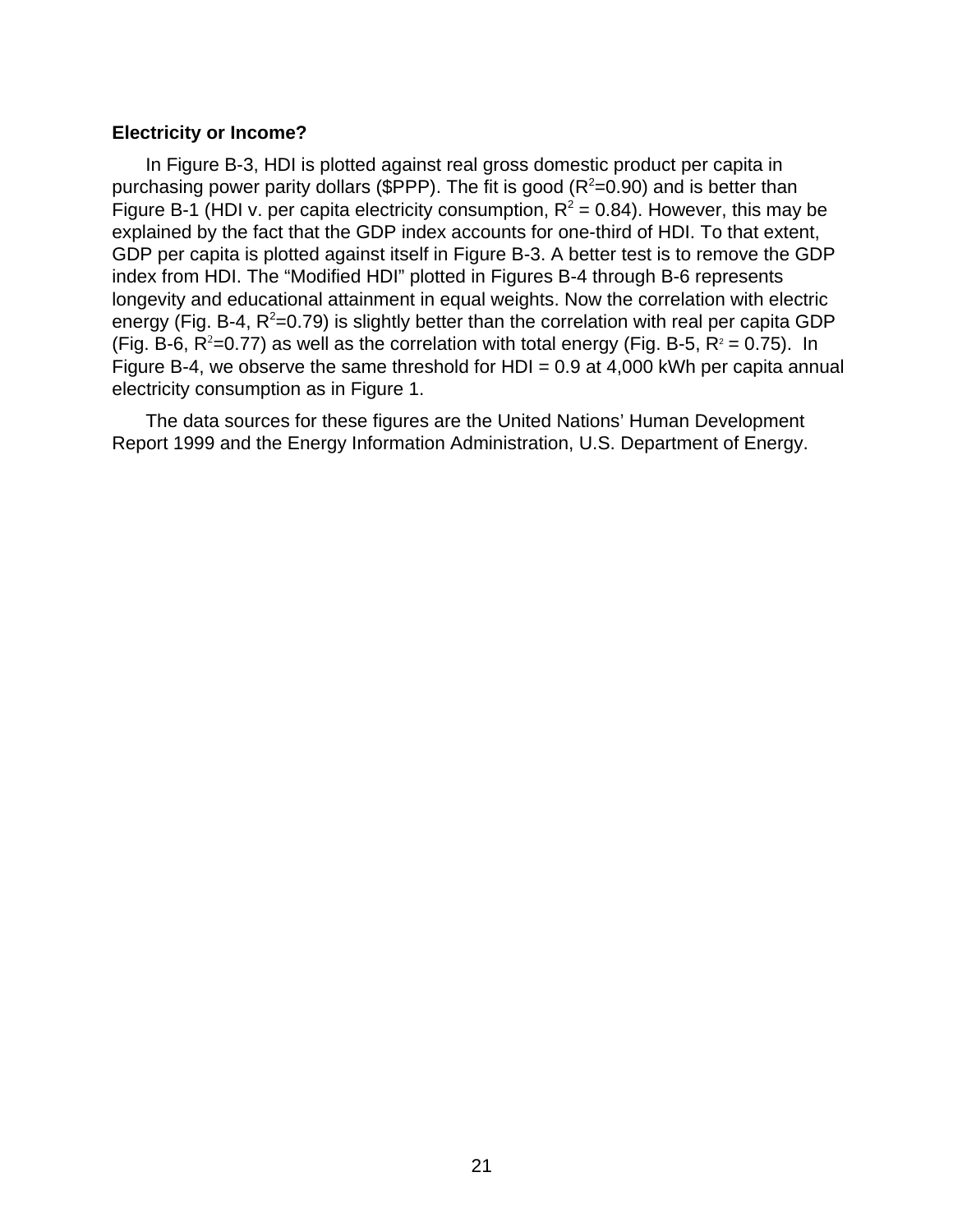

**Figure B-3. Human Development Index and real per capita GDP. 60 Countries, 1997.**



**Figure B-4. Modified Human Development Index and per capita electricity use. 60 Countries, 1997.**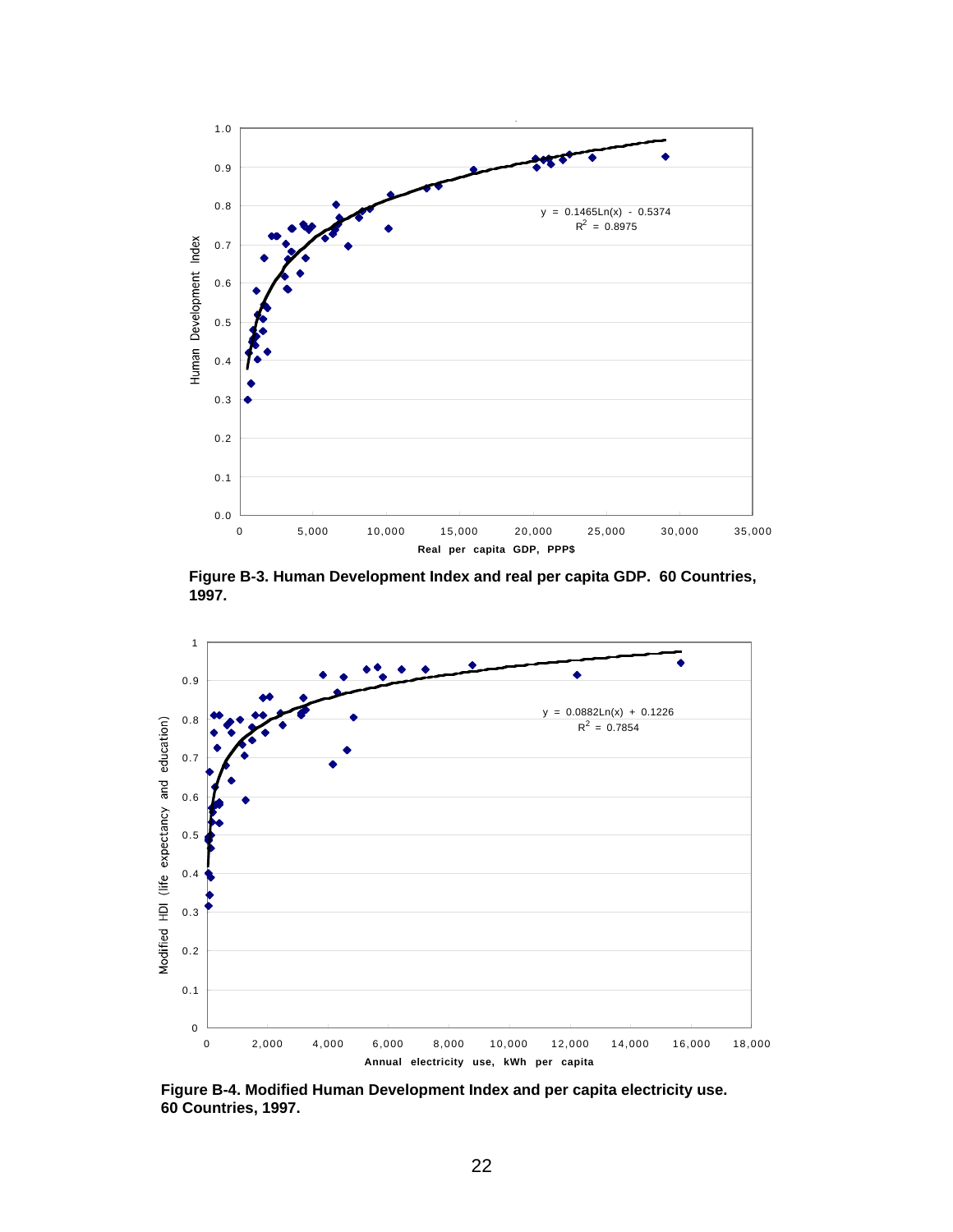

**Figure B-5. Modified Human Development Index and per capita total primary energy use. 60 Countries, 1997.**



**Figure B-6. Modified Human Development Index and real per capita GDP. 60 Countries, 1997.**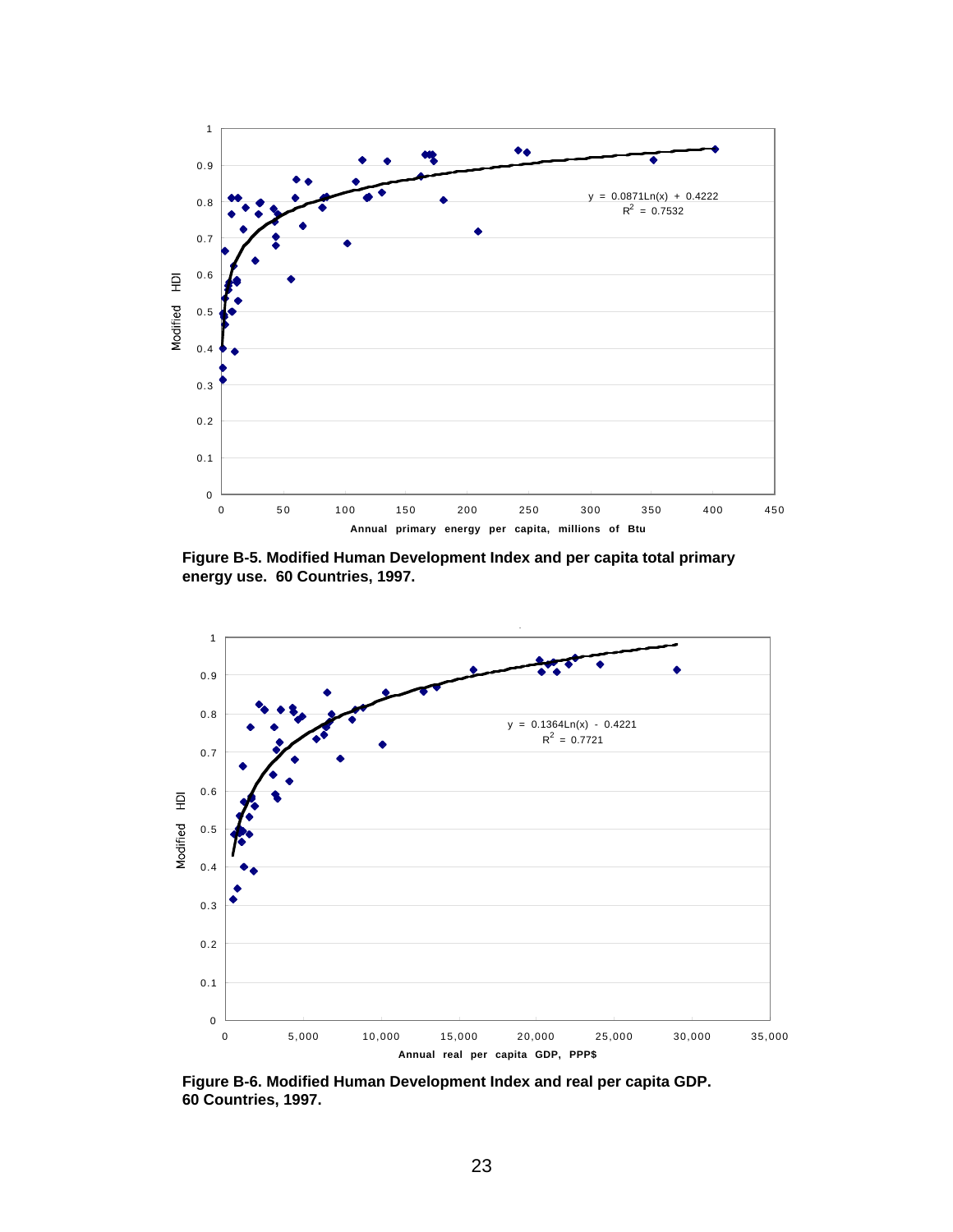## **APPENDIX C**

Values of the Human Development Index for 1980 are plotted as a function of annual per capita electricity consumption in Figure C-1. This figure includes data for 73 countries comprising about 83% of the 1980 global population. The HDI plateau for 1980 is about 0.875, somewhat less than the 1997 value of about 0.925. However the 1980 plateau is reached at roughly the same value of 4,000 kWh per capita per year as found in 1997. So, while the maximum level of HDI has increased somewhat over the period from 1980 to 1997, the level of electricity consumption associated with maximum HDI has stayed about the same.



**Figure C-1. The United Nations' Human Development Index and electricity use. 73 Countries, 1980.** Source: Human Development Report 2000, United Nations Development Programme, Tables 7 and 20.